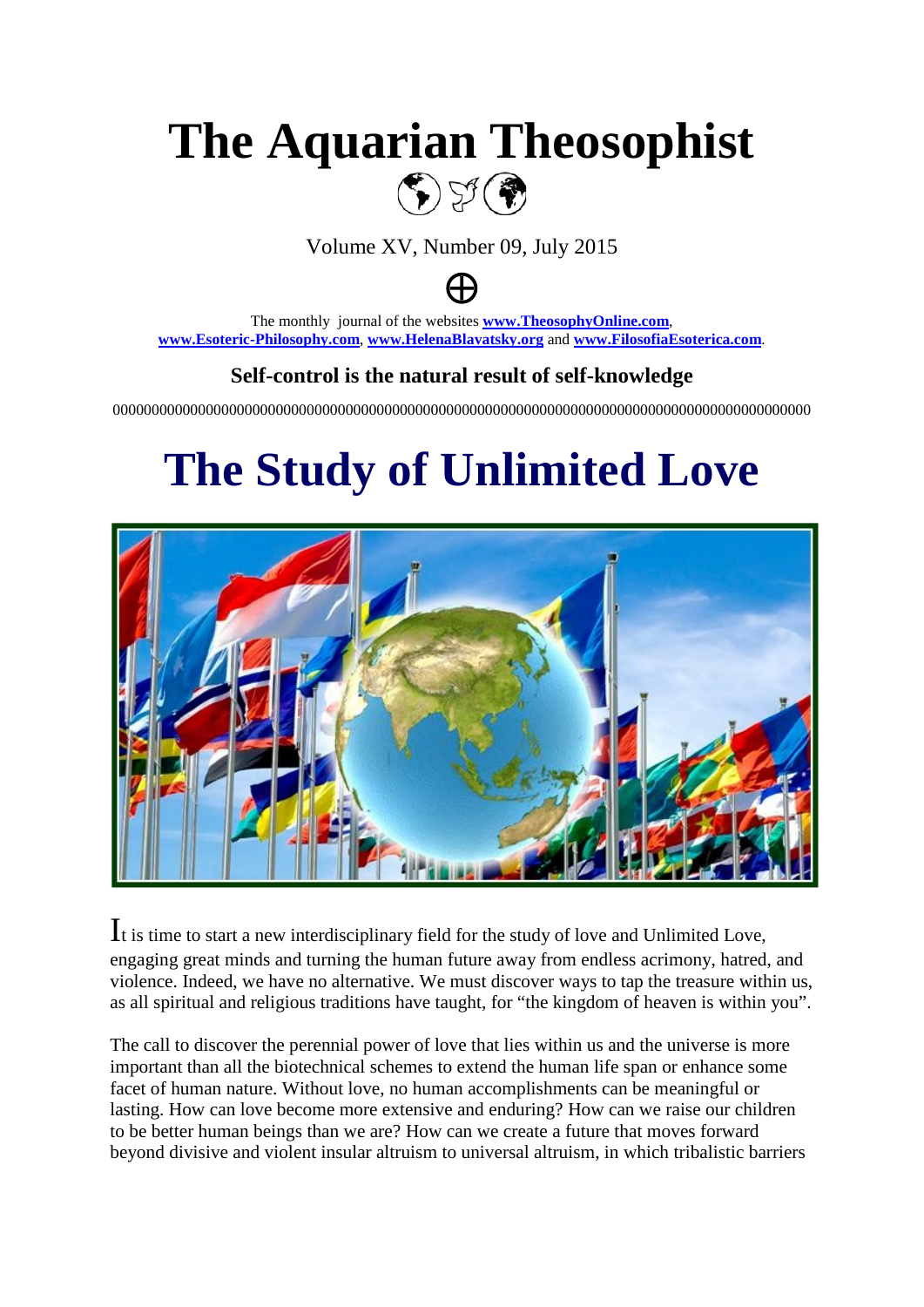between "them" and "us" are no longer meaningful or deemed valid? These are the questions any study of unlimited love must address.

#### **(Stephen G. Post)**

[Reproduced from the book "**Unlimited Love**", by Stephen G. Post, Templeton Foundation Press, Philadelphia and London, 2003, 232 pp., see p. 155.]

## **The Fourfold Placenta A Planetary Birth Is Being Prepared**



Asubtle karmic placenta and its amniotic sac are preventing the birth of a *globally fraternal* civilization from taking place as long as everything is not ready for it to occur.

One of the *signs of the labor* leading to birth is the *water breaking*, when the amniotic bag which contains life during pregnancy finally begins to break. Just as the nativity of an individual, the birth of a new civilization is a great blessing and a dangerous situation.

Since the 20th century, the trigger for the birth of an entirely new phase of human development is at least fourfold. The main aspects of its breaking point are these, not necessarily in the same order:

- 1) The dangers provoked by nuclear proliferation.
- 2) The environmental, climatic and geological crises.
- 3) The socio-economic and financial process threats to world order.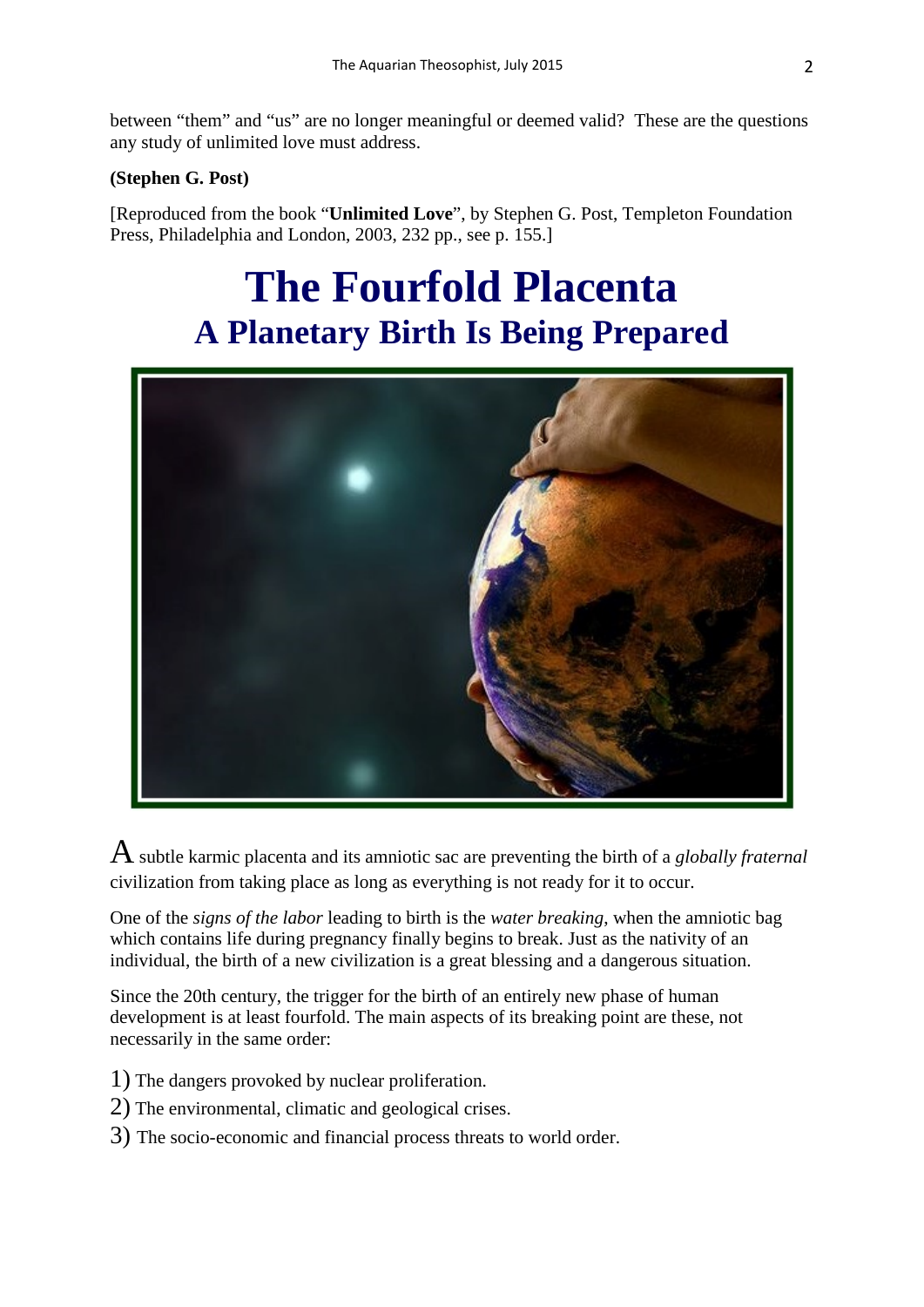4) The spreading of spiritual awareness and the awakening of worldwide, cross-boundaries good will.

The breaking point is one and manifold: its four main aspects accelerate in connected ways. Their multidimensional acceleration is deeper than appearances and is not visible at the mere surface of events.

There must be a certain minimal number of sincere people who are conscious enough and committed to a healthy future, for the process to go beyond the *threshold of danger and destruction*, and for the birth to proceed along healthier lines. Such a delicate process of Karmic Balance is suggested in the chapters 18 and 19 of Genesis. H.P. Blavatsky wrote about it in the closing paragraph of "The Key to Theosophy". It is not the quantity but the *quality* and the *resolve* of ethical people that makes the difference.

(C.C. Aveline)

## **Looking to the Future The Blessings Hidden Behind an Effort**



 $\mathbf{A}_s$  we study esoteric philosophy we come to understand that Ethics is at the essence of theosophy.

Knowledge, wisdom and service to mankind spring from an ethical life and are developed at the same time as we connect with the higher self and make a stronger effort to express it in the different dimensions of our life.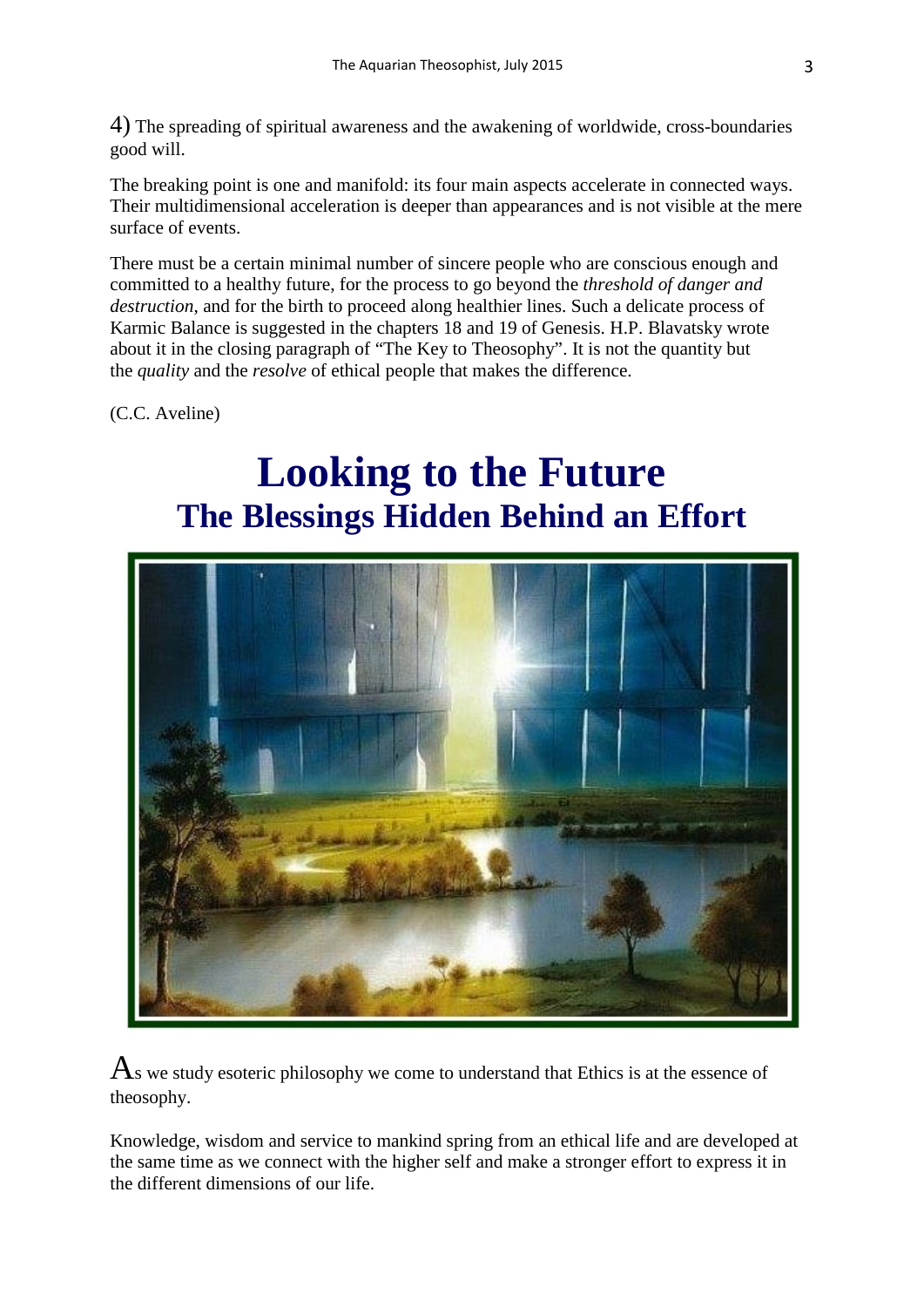Being an ethical person demands sincerity in every aspect of life. Trying to act in a correct way is above all fighting personal desires and illusions. In order to win the inner battle we need courage, discernment and humility to see our mistakes and correct them. The correction of faults strengthens our connection to the higher self.

In order to express ethics we need to be the ethics ourselves, and this occurs when we put aside selfish views of life. Helena Blavatsky wrote:

"We need all our strength to meet the difficulties and dangers which surround us. We have external enemies to fight in the shape of materialism, prejudice, and obstinacy; the enemies in the shape of custom and religious forms (…). There are more insidious foes, who 'take our name in vain', and who make Theosophy a by-word in the mouths of men and the Theosophical Society a mark at which to throw mud. They slander Theosophists and Theosophy, and convert the moral Ethics into a cloak to conceal their own selfish objects. And as if this were not sufficient, there are the worst foes of all - those of a man's own household, - Theosophists who are unfaithful both to the Society and to themselves." **[1]**

"Society" here means "theosophical movement".

Danger and opportunity go together. A Master of the Wisdom wrote to some theosophists:

"… *Look to the future* (…). If your eyes were opened, you might see such a vista of potential blessings to *yourselves* and mankind (…) as would fire with joy and zeal your souls!" **[2]**

The bright future is near. At each new effort to live ethics, it becomes in part the present, and sorrow gives space to bliss.

(Joana Maria Pinho)

#### NOTES:

**[1]** Reproduced from the pamphlet "Five Messages", by Helena P. Blavatsky. The text is available in PDF in our websites. See the Second Message, pp. 13-14.

**[2]** Words quoted from the book "The Fire and Light of Theosophical Literature", by Carlos Cardoso Aveline, The Aquarian Theosophist, Portugal, 2013, 255 pp., Chapter 24, p. 228.

## **Scientific Precision in Esoteric Philosophy**

 $T<sub>ime-Cycles</sub>$  are calculated with great precision in esoteric philosophy. Precision does not deny complexity: it is part of it. The precise date of the Kali Yuga is given, for instance, in theosophical literature. Examples are countless: numbers are sacred.

The Mathematics and Geometry of the Universe is serious business, and Raja Yoga is Science. Precision in details is a must in order to attain transcendence, just as the utmost precision in building a Boeing airplane is of the essence for it to work smoothly at 33,000 feet above ground. As we do our homework in daily life (precision), we can understand the teachings (transcendence).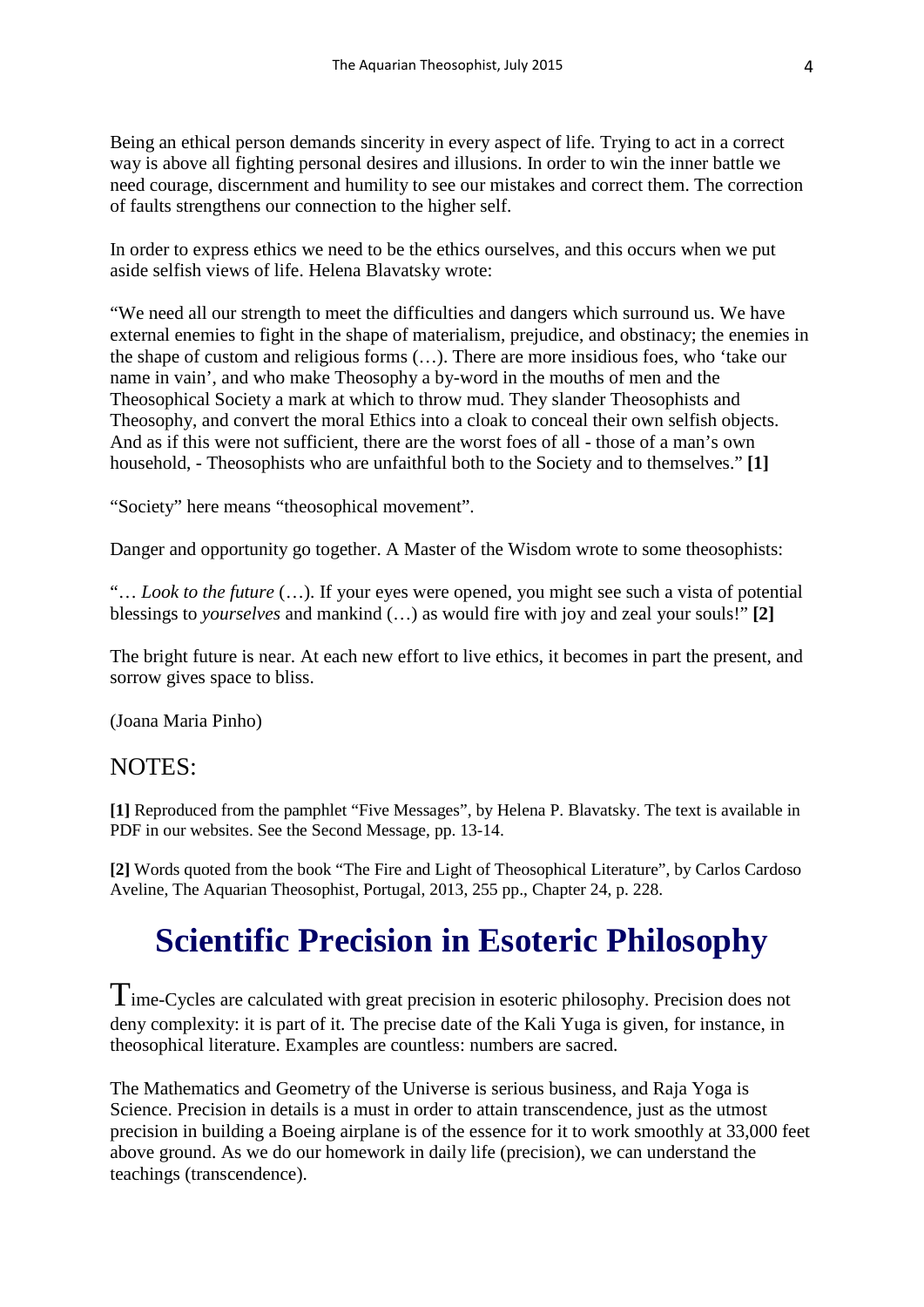



Upon reading Carlos Aveline's article "**The Fraud in Adyar Esoteric School**" and before deciding to translate it into Italian **[1]**, my first feeling referred to the psychological causes behind such a Fraud.

I think one reason for esoteric and "pious" falsehoods is related to the hypocrisy and fear one has with regard to the application of lofty ethical principles. These would completely burst and change one's lower self; and ill-informed people may think it is better and more meritorious to control others than controlling oneself. This, however, is not true.

In line with universal systems of ethics, H.P. Blavatsky quotes from Eastern Wisdom in the "Gems From the East": "If one man can conquer in battle a thousand times a thousand men, and if another conquers himself, he is the greater of the two conquerors."**[2]** One has to build oneself according to the principles of authentic esoteric philosophy through self-devised and self-induced efforts, and taking into consideration that his present lifetime will not be enough to fully attain wisdom.

Another cause of pseudo-esoteric frauds is related, I think, to a lack of study of the original theosophy. The lower-self tends to live in and get satisfied for short-term periods. Where difficulties are present, the false theosophy of irresponsibility gets attractive.

A true study and assimilation of theosophy, on the other hand, take place in long-term time. This life is only one session of study and application among others. We are responsible for our self-discipline.

While reading the article another feeling occurred to me that relates to the lack of selfconfidence and courage necessary to fulfil one's duty. Karma tests us in many ways. Kind diplomacy and political convenience are congenial to hypocrisy and falsehood. Sincerity and a philosophical attitude towards challenging circumstances are of the essence for the balance between the inner world of the soul and the outer daily life. We are here to share our existence, not to play the role of dried leaves in the human tree. At each and every moment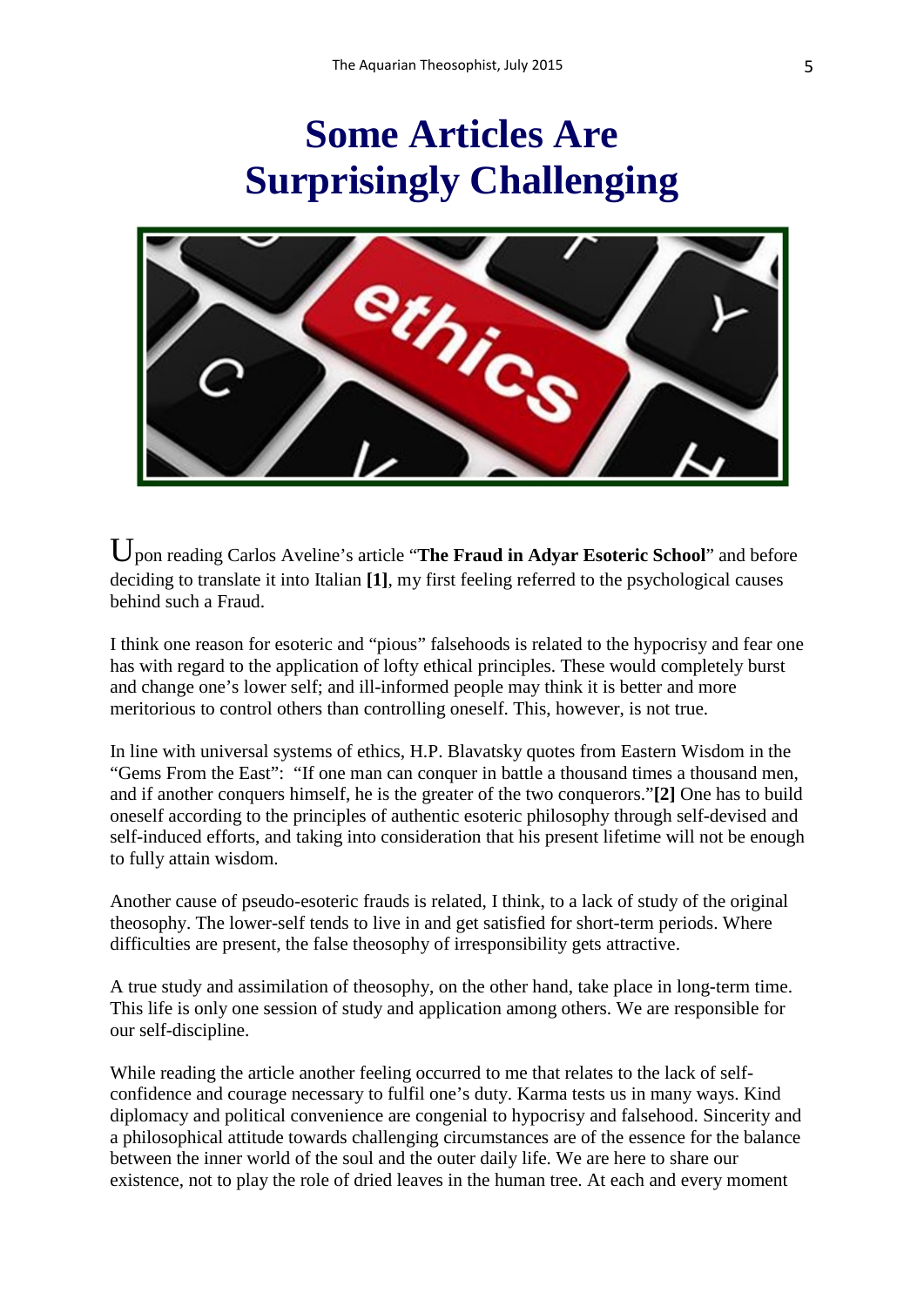we can help renew the work of the theosophical movement and thus help it to transcend the pseudo-theosophical structures based on vested-interests.

(Marco Bufarini, from Italy)

#### NOTES:

**[1]** The article is available in English and Italian at our websites. Visit for instance [www.TheosophyOnline.com](http://www.theosophyonline.com/) (for both languages) o[r www.ItaliaTeosofica.com](http://www.italiateosofica.com/) , for Italian.

**[2]** See volume XII of the "Collected Writings" of H. P. Blavatsky, TPH-USA, p. 445.

# **The Occult Door to Serendipity**



Serendipity has been defined as the faculty of making fortunate discoveries by apparent chance.

It implies an affinity with good karma. It results from having planted a karma of harmony through right action for the time necessary so that now good karma can be "tuned in" and revealed.

Serendipity means a state of unity with contentment and with the harmonious aspects of the law of equilibrium. This can only be obtained by transcending personal desire. Studies in serendipity show its process is entirely different from the frustrating situations provoked by "the hedonistic paradox", which says that the more one seeks for pleasure, the more pain one suffers; in other words, "the attempt to be happy at any cost ends in greater pain". **[1]**

Serendipity has something in common with higher level mantras: it is the syntony with a sort of harmonious vibration which puts one in unity with things desirable, yet not desired; with things good and fortunate, which are not objects of any *personal* attempt to obtain them.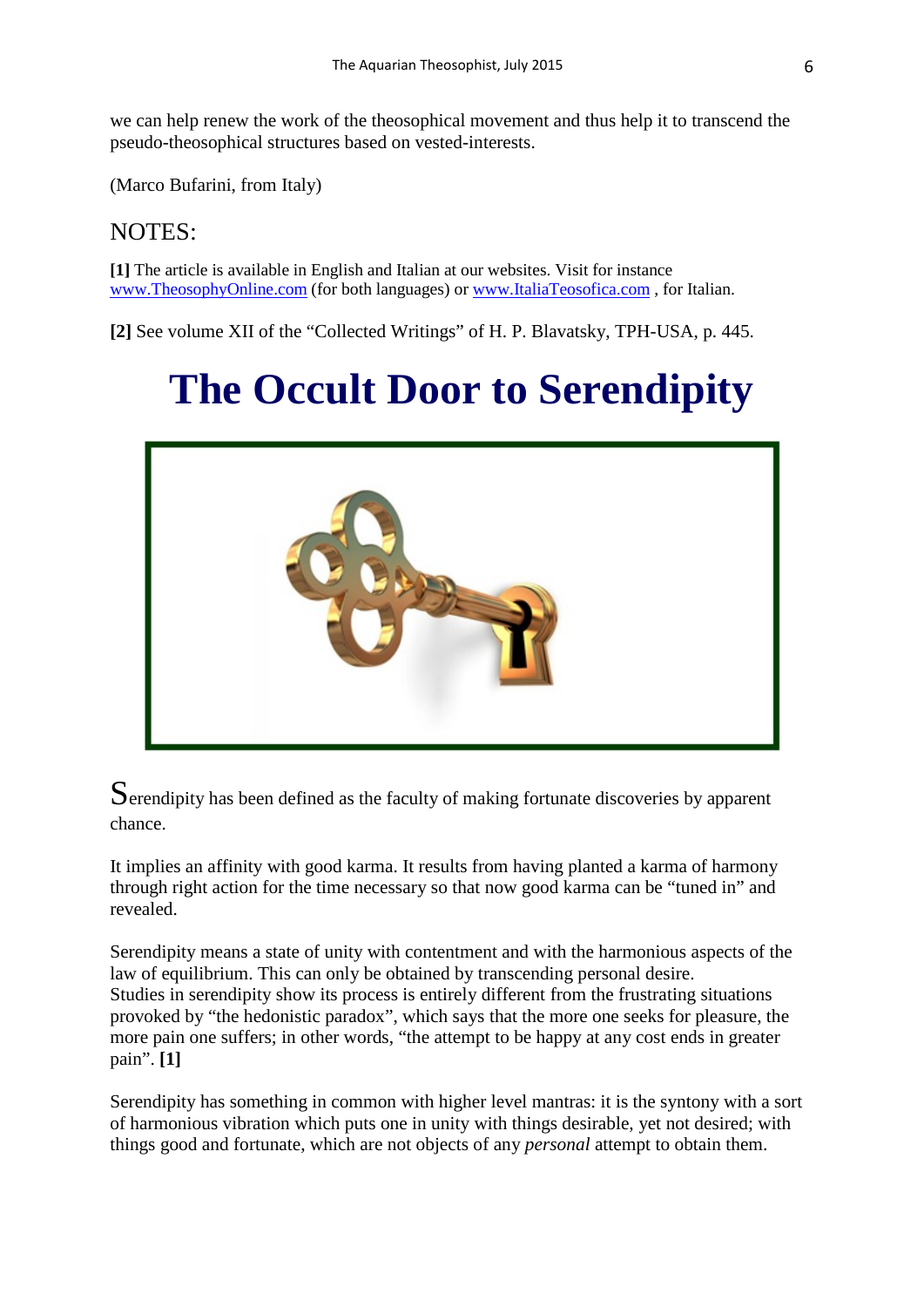This might be called "the paradox of wisdom": bliss cannot be pursued; you must deserve it, and then let it come down to you in its own way and its own timing.

#### NOTE:

**[1]** "The Travels and Adventures of Serendipity", by Robert K. Merton and Elinor Barber, Princeton University Press, USA, 2004, see p. 6. On Serendipity, see also the front cover note in the July 2013 edition of "The Aquarian Theosophist".

000

# **The Observatory of Luxor A Study in the Western Lodge of Immortal Sages**



**A historical reconstitution of the ancient Library of Alexandria, in Egypt**

Western civilization started, in a way, with ancient Greece. Helena P. Blavatsky wrote in "The Secret Doctrine":

"This period, beginning with Buddha and Pythagoras at the one end and the Neo-Platonists and Gnostics at the other, is the only focus left in History wherein converge for the last time the bright rays of light streaming from the aeons of time gone by, unobscured by the hand of bigotry and fanaticism." **[1]**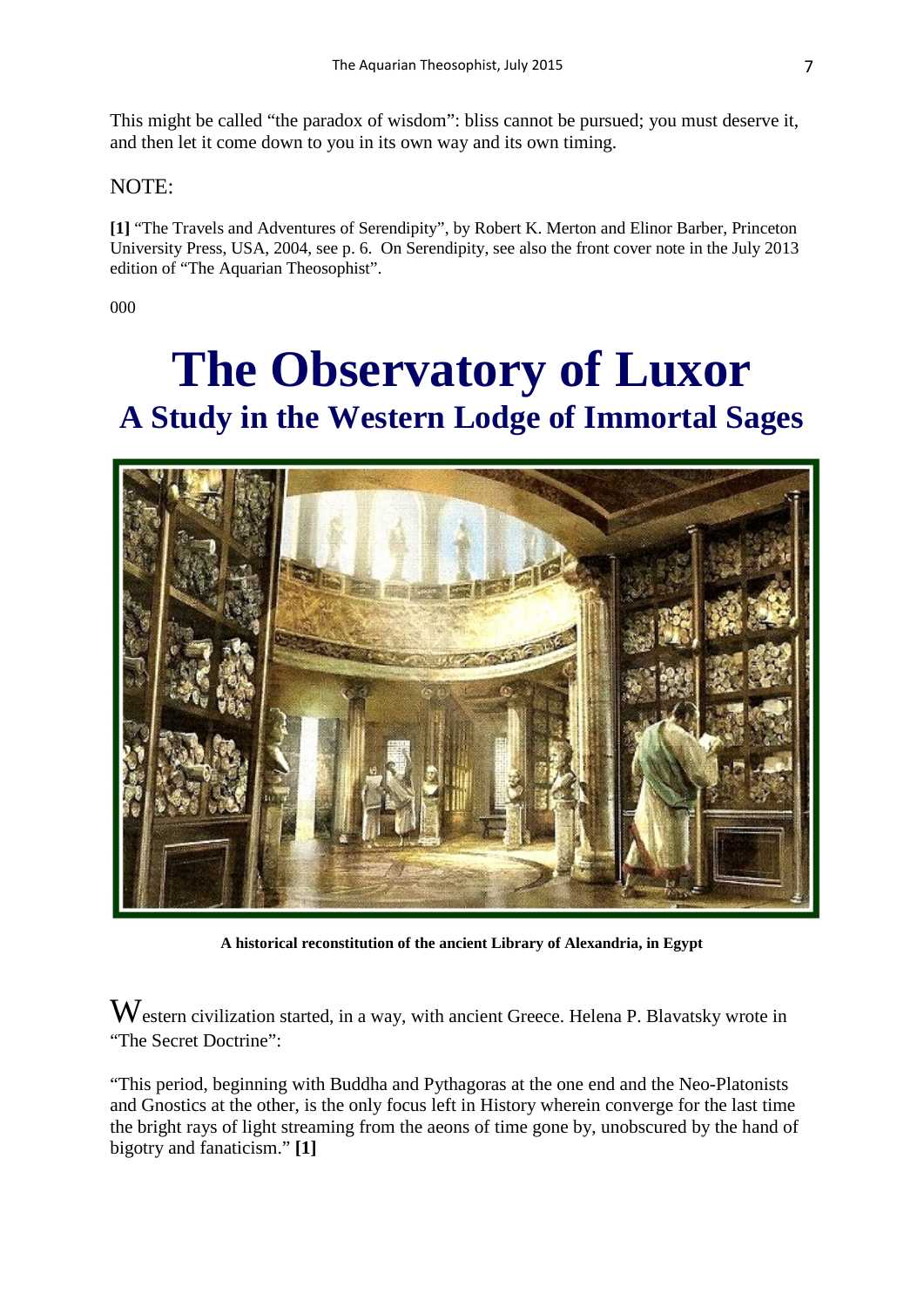And a Master of the Wisdom says in one of his Letters:

"…See the remnants of the Atlanteans, - the old Greeks and Romans (the modern belong all to the fifth Race); see how great and how short, how evanescent were their days of fame and glory!" **[2]** 

The ancient Greek and Roman world has been a constant source of inspiration for the Western Civilization and for humanity as a whole.

Classical Western philosophy provides answers for the problems faced by human beings. A student of esoteric philosophy can see the strength of divine wisdom as he reads, for instance, the Discourses of Epictetus, the texts by Seneca, Musonius Rufus, Marcus Aurelius and Plutarch, and writings as the Tablet of Cebes or the Golden Verses of Pythagoras. All of them are written in simple language and concentrate on the daily life of the truth-seeker.

Through reading, contemplation and daily practice, one can experience in part the very lifesubstance of these thinkers, and better understand the existence for millennia of an Esoteric School for the Western society as a whole. This is a mystery school of souls, a "conducting wire" of sacred teachings, a living process available today to people of good will.**[3]** It is not an external corporation or institution. It constitutes instead a line of thought and of action. It is a vibratory pattern. It "floats in the air" or rather in the astral light, inspiring hearts and minds in many different ways. People get connected to it by inner affinity and not formal affiliation.

Evidence of actions linked to this *subtle current* are as spread as the teachings emanating from it. They can be found in the areas of influence and written works of hundreds of thinkers and dozens of lines of philosophical thought. They include scientific progress and research done in many fields of knowledge, and can be identified in the philosophical aspects of religious traditions.

Modern theosophy revealed the way humanity is inspired from above. Since the end of 19th century, the written works and life-example of Helena P. Blavatsky constitute a focus of light, and help earnest seekers understand the way life evolves.

The most well-documented among the dozens of biographies of H.P. Blavatsky was written by Sylvia Cranston.**[4]** Part seven of that extraordinary book shows the impact the life and work of HPB have had over human history. It also examines the living current of subtle inspiration now available to mankind, and which is kept open by the wise beings which have transcended the present phase of human evolution.

On one hand, the energy of higher planetary consciousness has always been accessible to all aspirants to discipleship or soul-learning, although some of these may have little or no brain awareness of the actual inspiration process, and may ignore the existence of Adepts, Mahatmas or Masters of the Wisdom. On the other hand, such an inner help influences in a broad way every individual who sincerely seeks for wisdom. The process of discipleship or esoteric learning has been approached in a number of articles published in our associated websites. **[5]**

While a silent, mystical help has stimulated and supported for millennia those whose goal is the good of mankind, not all of them have a proper notion of the process involved. An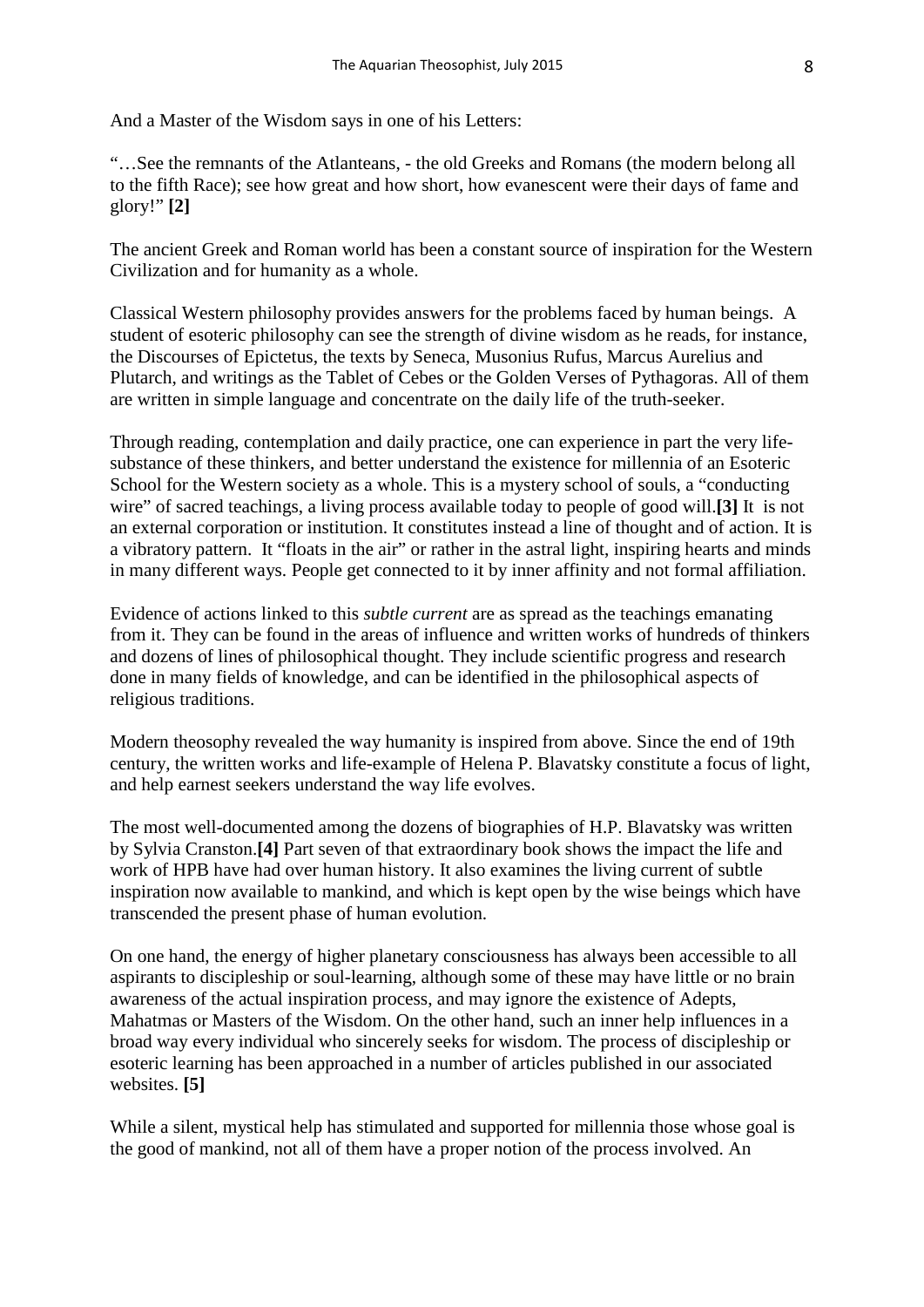understanding of the matter, even if partial and limited, provokes a gradual opening of one's horizons.

From the point of view of esoteric philosophy, the practical research in the dynamics of such a process expands our task and makes it go beyond merely memorizing and repeating the writings of HPB or the Mahatma Letters.

The effort of every true student must contain a degree of creativity. He must open room for eternal wisdom in the world of today. The real esoteric movement is the subtle worldwide community of good-willing people dedicated to independent research and learning. Such an implicit, long-enduring communion remains free from outer labels and blind belief: it consists of the *magnetic field* formed by aspirants to the wisdom of the heart.

#### **Three Centers of the Brotherhood**

The Immortal sages who teach and guide our humanity revealed in the 19th century that there are three main centers of their Universal Brotherhood. A Mahatma writes in a letter:

"As the course of the river depends upon the nature of its basin, so the channel for communication of Knowledge must conform itself to surrounding circumstances. The Egyptian Hierophant, the Chaldean Mage, the Arhat **[6]**, and the Rishi **[7]**, were bound in days of yore on the same voyage of discovery and ultimately arrived at the same goal though by different tracks. There are even at the present moment three centres of the Occult Brotherhood in existence, widely separated geographically, and as widely *exoterically* - the true esoteric doctrine being identical in substance though differing in terms; all aiming at the same grand object, but no two agreeing *seemingly* in the details of procedure. It is an every day occurrence to find students belonging to different schools of occult thought sitting side by side at the feet of the same Guru. *Upasika* (Madam B.) and Subba Row, though pupils of the same Master, have not followed the same Philosophy - the one is Buddhist and the other an Adwaitee." **[8]**

One of the great lodges of the fraternity of Initiates is situated in the Himalayas. The Mahatmas who took part in a most decisive way of the creation of the theosophical movement between 1875 and 1891 belong to it. Another section of the occult brotherhood includes Initiates of nations whose origins are in fourth root-race and who live in the South American Andes; in Central America; or in North America. The third center, the topic of the present article, is known as the Observatory of Luxor. It is traditionally located in Egypt and has an especially close relation with the Western esoteric tradition.

The word *Luxor* designates an Egyptian city, famous for its ruins of great historical value. Letter 3, second series, in "Letters from the Masters of the Wisdom" **[9]** is signed by various Adepts of this center of the Brotherhood. Among those associated to it we have the names of S.B. (from Ellora Section), P.I. (Solomon Section) R.M. (Zoroaster Section), and T.B. The names of these sections suggest their intercultural dimension. At the end of the letter it is indicated that it was written in the "Observatory of Luxor". **[10]**

This is no astronomical observatory. It observes human souls enlightened by good will, and, in this case, there is no difference between observing and inspiring.

The Adept who used the name of S.B. played a central role in the first years of the theosophical effort. If we consider the universe of known and published letters from Masters,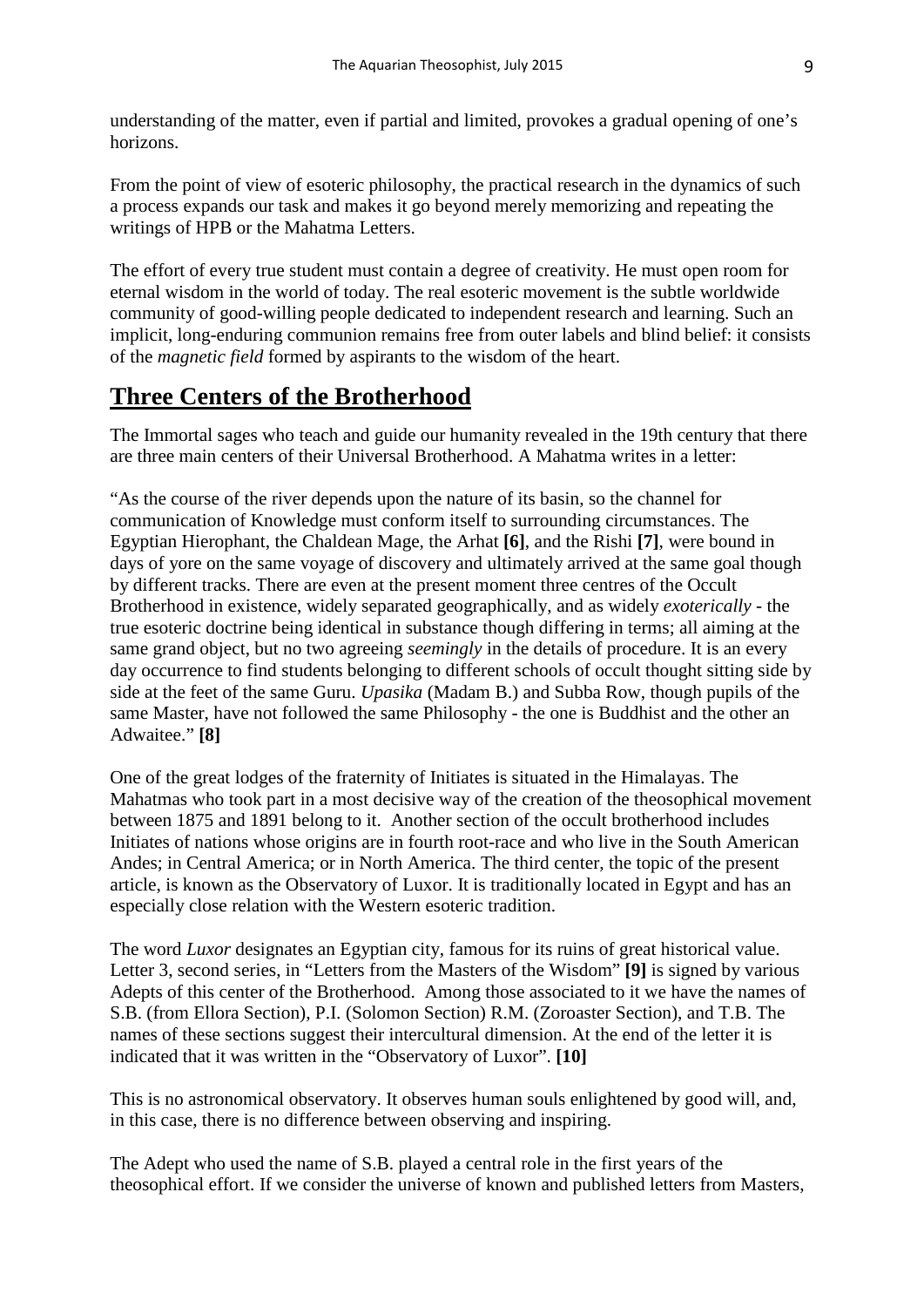this teacher is in a marked third place among those who wrote more letters, and distant from other Adepts in that "ranking".

We know that master S.B. belongs to the Ellora Section of the Observatory of Luxor; however, information on Ellora Section is remarkably rare. There is one footnote to Letter 3 by the editor C. Jinarajadasa reporting that in India Ellora is a system of caves and cavetemples situated some 225 miles Northwest of Mumbai (previously Bombay).

Ellora belongs to the World Heritage List of the UNESCO. It is considered by many the epitome of Indian rock-cut architecture. Its hundreds of monuments include at least 34 ancient monasteries and temples. Ellora certainly constitutes a major *magnetic centre*, and some of its caves might be unknown and *invisible* to the public due to occult protection.

In "The Secret Doctrine", volume II, pp. 220-221, H.P. Blavatsky strongly suggests Ellora and other ancient places have even today vast nets of subterranean labyrinths and passages, perhaps with six or seven stories. As to old and forgotten times, in "Isis Unveiled", volume I, pp. 561 and 567, HPB says that the buildings and ruins of Ellora are so similar to the ancient ruins in Guatemala, Mexico and other places that their builders evidently had close contact among them. On p. 590 of "Isis" she also mentions ancient Ellora subterranean rooms and their connections to other places.

Several elements of information expand the idea that the Western centre of Adepts is a major and permanent source of transcendent inspiration.

In the pioneer decades of 19th century, when the modern theosophical movement needed external forms of contact with Mahatmas, a Master of the Wisdom wrote to Alfred P. Sinnett:

"The sun of Theosophy must shine for all, not for a part. There is more of this movement than you have yet had an inkling of, and the work of the T.S. is linked in with similar work that is secretly going on in all parts of the world. Even in the T.S. there is a division, managed by a Greek Brother **[11]** about which not a person in the Society has a suspicion excepting the old woman **[12]** and Olcott; and even he only knows it is progressing, and occasionally executes an order I send him in connection with it. (…) Europe **[13]** will not be overlooked, never fear; but perhaps you even may not anticipate *how* the light will be shed there." **[14]**

These lines deserve a few commentaries.

In those pioneering times [1875-1891], the theosophical movement had three sections. The first section was limited to Initiates. The second one gathered disciples. The third section was formed by the aspirants to discipleship and the members of theosophical associations, generally speaking.

What the Master says above, as he writes that there is a section in the movement of which almost no one knows, is tantamount to declare that there is a Fourth Section, under the responsibility of a Greek Master. And as he adds that Europe, or the West, "will not be overlooked", he is suggesting that this Section of the movement is related to the work of the Western Initiates.

It is interesting to examine the data available on the work of one of the Greek "Brothers".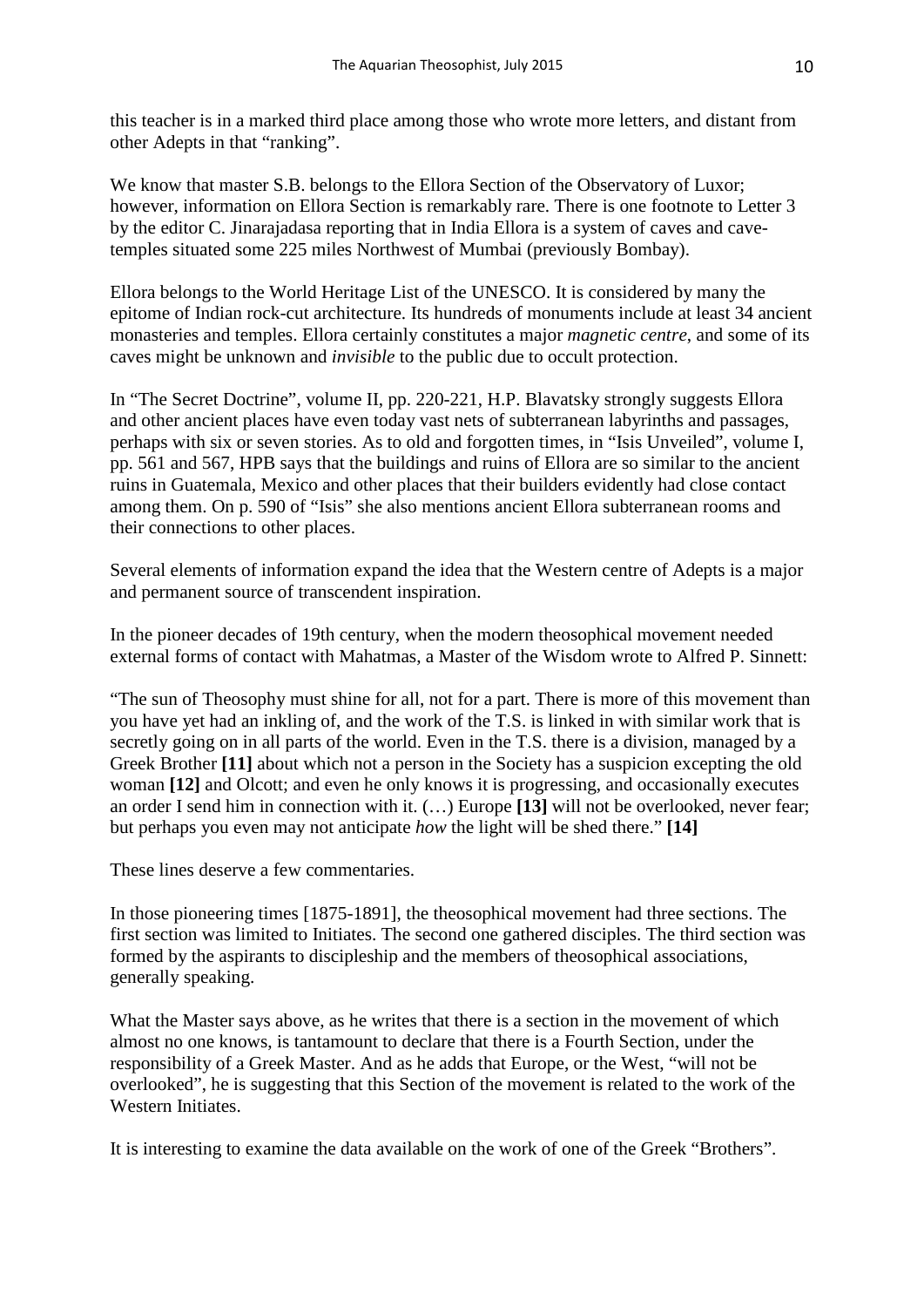Through letter 21 in the Second Series of "Letters from the Masters of the Wisdom", we come to know that Henry Olcott had a portrait of a Master called Serapis, and that Olcott apparently used the alternative name of Apollo to refer to this Master.

The name "Apollo" seems to contain a reference to the close relation between this Adept and classic Greece. The God Apollo, the spirit of the Sun, was mythologically a son of Zeus. Pythagoras, the first philosopher, was associated to Apollo.

The term "Serapis" also designates the official god of Egypt during the long occupation of the country by the Hellenistic Macedonia, between 305 B.C.E. and 30 B.C.E. The deity was adopted by the first Greek ruler of Egypt, Ptolemy I Soter, who wanted to establish links between Egypt and Greece.

The main statue of Serapis was situated in the city of Alexandria, in a temple especially built for it. The god Serapis included aspects of Osir-Apis, "the dead bull Osiris". The myth of Osiris includes the idea of resurrection and is known since long time before the writing of the Christian New Testament. As a god, Osiris played the role of a judge of souls in the afterlife.**[15]**

Miraculous healings were ascribed to Serapis, and attracted many to Alexandria. Serapis was also the god of fertility and, in addition to that, the god of culture. In his book on the role of the great libraries in the history of mankind, Matthew Battles clarifies that there were two libraries in Alexandria, and not just one:

"The bigger one was built in the third century B.C.E., inside the *Mouseion*, or temple of the Muses. Its younger and smaller 'sister' was founded one century later, in the temple of Serapis, the Egyptian Hellenized god and protector of syncretic Alexandria, whose help the Ptolemies, always skillful in theological questions, evoked for themselves. Both collections were situated in the *Brucheion*, the part of the city where the royal palaces were located, and it is frequent to talk of the two libraries as if they were one." **[16]**

Hellenized Egypt irradiated Greek culture to the world, just like Alexandria shone in the Egyptian context. Matthew writes:

"In the first centuries of our era, there was in the city an intense cultural competition among Pagans, Jews, Christians and Neoplatonists. That which we know today as Jewish-Christian tradition had its origins in the Alexandrian Eclecticism. Its libraries remained almost in every occasion above such disputes: their goal was to have in their bookshelves the whole of Greek literature, as well as the most significant works written in various other languages. The Library of Alexandria was, therefore, the first one to have universal aspirations; and, together with its community of students, it became the prototype of the modern era universities."**[17]**

The cultural influence of Alexandria was in perfect harmony with the plan of the Immortal sages to accelerate human evolution and uproot the causes of unnecessary suffering. It is a natural fact, therefore, that the modern esoteric movement constitutes a continuation and a rebirth of that ancient line of work, as Helena Blavatsky states in her books.

The word "theosophy" was coined in Alexandria, and Helena Blavatsky writes: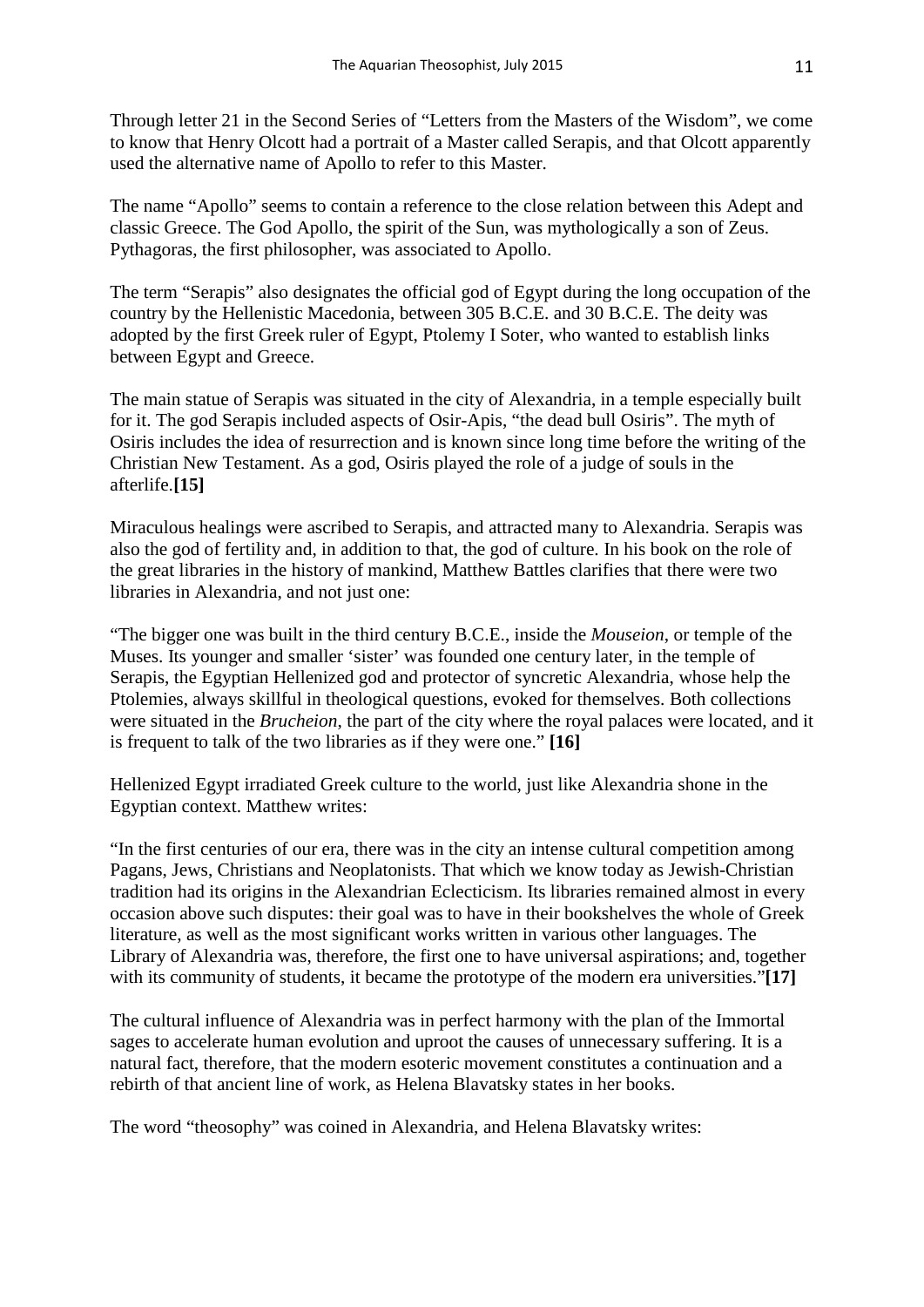"It comes to us from the Alexandrian philosophers, called lovers of truth, Philaletheians, from phil 'loving', and aletheia 'truth'. The name Theosophy dates from the third century of our era, and began with Ammonius Saccas and his disciples, who started the Eclectic Theosophical system. (…) Hence the motto adopted by the Theosophical Society: 'There is no religion higher than truth'. The chief aim of the Founders of the Eclectic Theosophical School was  $(...)$  to reconcile all religions, sects and nations under a common system of ethics, based on eternal verities." **[18]**

Thus, when the Mahatmas proposed an esoteric philosophy and a theosophical movement which aimed at the comparative study of different philosophical and religious traditions and stimulated the practice of universal brotherhood, they were not just acting on the basis of Eastern philosophies and the wisdom of the raja-yogis who live in the Himalayas. Their proposition had at its foundation also the best tradition of true wisdom in the West, which is inspired by those Adepts whose nucleus is traditionally located in Egypt and relates to the Hellenic culture.

### **The Importance of Human Couple**

Between 1875 and 1891, the Western lodge of the Brotherhood of Initiates took part in the daily life of the esoteric movement.

In March 1883, for instance, the "Indian Mirror", in Calcutta, published an article on the healings made by Henry S. Olcott with imposition of hands. Olcott was healing people who conventional medicine had failed to heal, and the fact attracted public attention. In a short note addressed to his lay disciple Alfred P. Sinnett, an Eastern Mahatma explained the magnetic origin of Olcott's healing powers:

"This is all done thro' the power of a lock of hair sent by our beloved younger Chohan to H.S.O." **[19]**

The "younger Chohan" was Master Serapis.

Another aspect of the teachings and work of this teacher refers to human affections. On letter 18 of the second series in "Letters From the Masters of the Wisdom", Serapis writes about the spiritual dimension in human marriage:

"Purity of earthly love purifies and prepares for the realisation of the Divine Love. No mortal man's imagination can conceive of its ideals of the divinity otherwise but in the shape [of] the familiar to him. One who prepares for solving the *Infinite* must solve the *finite* first."

And he adds, on Letter 19 of the second series:

"…Where a truly spiritual love seeks to consolidate itself doubly by a pure, permanent union of the two, in its earthly sense, it commits no sin, no crime in the eyes of the great Ain-Soph **[20]**, for it is but the divine repetition of the Male and Female Principles - the microcosmal reflection of the first condition of Creation. On such a union angels may well smile! But they are rare, Brother mine, and can only be created under the wise and loving supervision of the Lodge (…)." **[21]**

Here, as in other Letters, the master refers to the Luxor centre of Initiates as a "Lodge".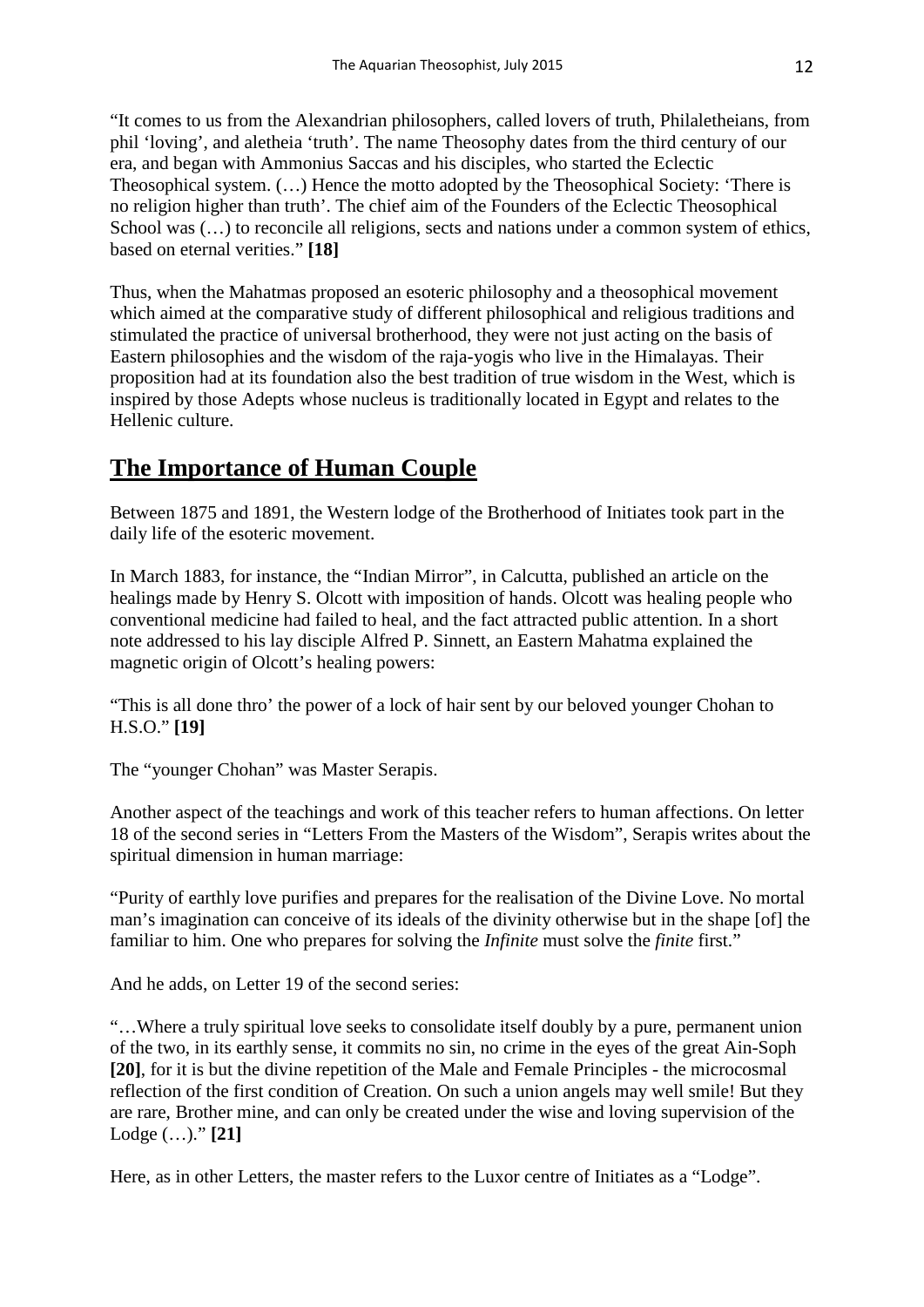It is also remarkable in his letters the emphatic way he defends Helena Blavatsky, who was by then already misunderstood and attacked, as generally happens to anyone who questions the dominant prejudices of his or her own time.

The 19th century world was full of prejudices, and HPB was an unmarried woman. She lived alone, travelled a lot and paid little or no attention to appearance. She led a pure life. HPB was totally dedicated to the spiritual ideal. However, she was irreverent and she demolished the main dogmas of authoritarian Christianity, while also questioning the superstitions and ignorance accumulated by various religions and sects in both East and West. This was more than enough to provoke furious opposition to her coming from several kinds of institutions and narrow-minded persons in general.

The attacks against HPB were intense and frequent, and defending those who are unjustly attacked is not always an easy thing to do. At some point master Serapis made a warning to Henry Olcott for having listened to someone's criticizing HPB and remained in silence, instead of actively defending her. The master's warning was subtle and effective. Using his occult powers, he made a paper materialize before Olcott, with a message containing no direct reference to the incident, and reproducing a fragment from the "Dhamma Padam". The first three sentences in the quotation say:

"He who hears his brother reviled, and keeping a smooth face leaves the abuse unnoticed, tacitly agrees with the enemy, as if he admitted the same to be proper and just. He who does it is either mouse-hearted, or selfishness is at the bottom of his heart. He is not fit as yet to become a 'companion'." **[22]**

A word to the wise is enough: the master added only two words to the transcription - "Translation correct" - and signed it.

Earnest researchers will see that the quotation is not easily found in the various public versions of the "Dhammapada". However, master Serapis wrote "Dhamma Padam", and these two words may have various meanings.

"Dhamma" or "Dharma" may signify Law, Duty, Virtue and Doctrine. "Padam" or "Pada" is "way" or "discipline". "Dhamma Pada" could be interpreted as a reference to the whole Canon on the discipline that leads to Wisdom, and not to the little masterpiece popularly known as "Dhammapada".

It is a significant fact that the same idea of these three sentences can be found in other words immediately before the Golden Stairs, in the first Memorandum of the Esoteric School created by Helena Blavatsky. Besides these few sentences, the whole quotation, made of three paragraphs, is similar in contents to the various paragraphs that precede the Golden Stairs.**[23]**

### **A Little-Known Master**

Let us see now a more fragments of information about this little-known teacher who had a remarkable influence over the work of other Adepts.

An Eastern Mahatma wrote to Henry Olcott: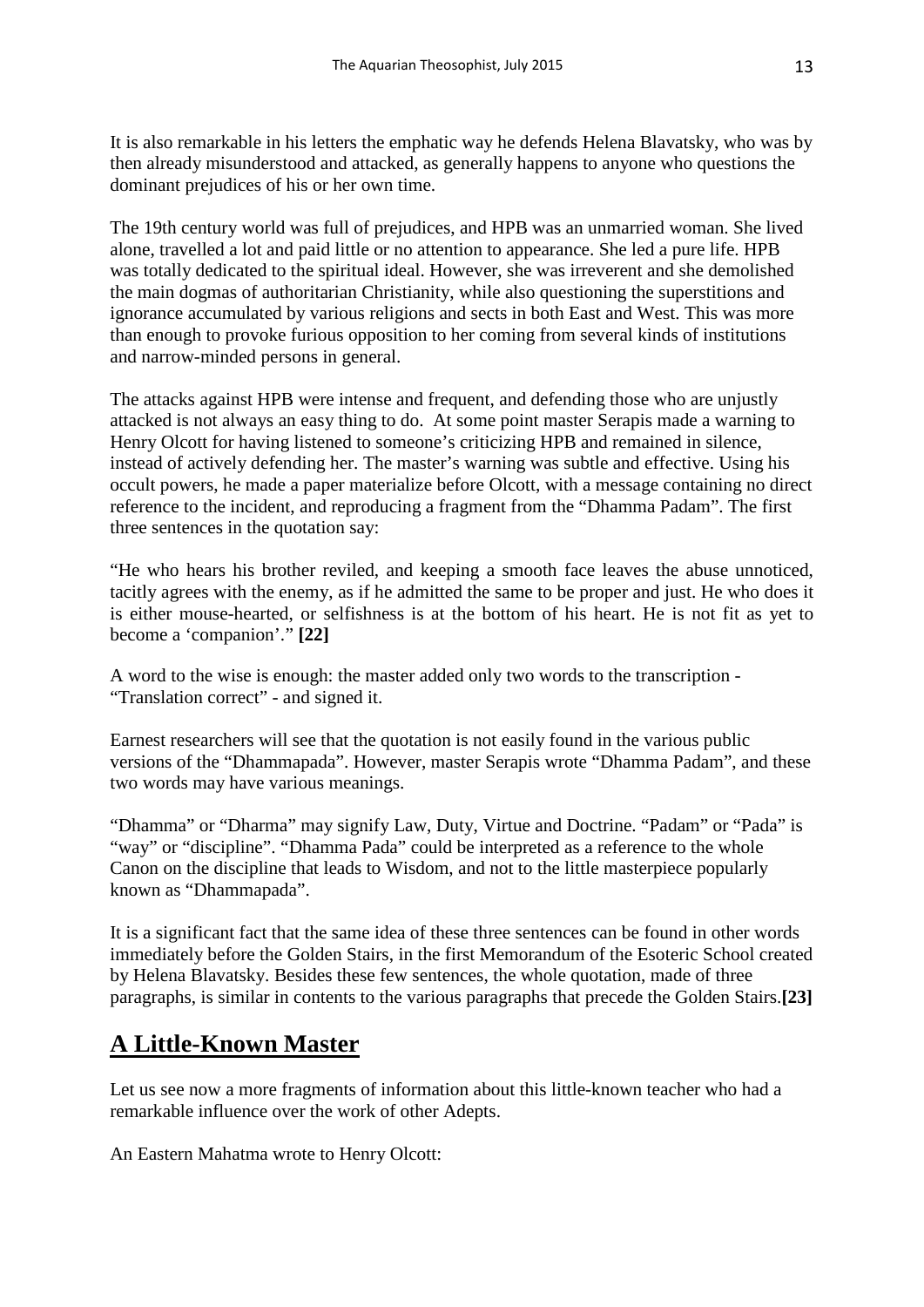"…Once that you had determined to make of India your new home, it was in compliance with the direct orders of our beloved Lord and Chief - him whom you know under the name of S. and Maha Sahib that you sailed *not sooner but later than you ought to*." **[24]**

In a footnote, editor C. Jinarajadasa explains that "Maha Sahib", an appellation given to Master Serapis, must be distinguished from "Maha Chohan".

The word "Maha" means "great" in Sanskrit. "Sahib" is a respectful Indian term meaning "sir" or "master" and used to address Europeans. The expression "Maha Sahib" seems to suggest that Master Serapis, using a European physical body, also worked in India due to the intimate cooperation between different lodges of Adepts. (We will see later that Alfred Sinnett saw this Master while Sinnett lived in India.)

Jinarajadasa makes it clear that Maha Sahib is not the "Maha Chohan". Both expressions mean "great or distinguished gentleman", with the difference that the term "Chohan" belongs to the Tibetan language. The adept known by the words "Maha Chohan" was the master and immediate leader of the two Mahatmas who inspired in a more direct way the creation of the theosophical movement and who worked in intense and direct contact with H. P. Blavatsky. Both belong to the centre of Adepts which is situated in the Himalayas.

What could cause confusion and wrongly suggest that Maha Sahib and Maha Chohan are two names for the same Mahatma is the fact that the Master of Helena Blavatsky was himself a disciple and an aide of the Maha Chohan, while he also referred to Master Serapis or "Maha Sahib" as "our beloved Lord and Chief", as we saw above.

The reason for this is that the creation of the modern esoteric movement was a combined operation of the three main groups of Adepts. The teacher of HPB consulted with and listened to sages who were greater than him in wisdom and belonged both to the Eastern and Western Lodges.

It is clear from various letters that Master Serapis provided guidance to HPB's master (M.), and that her master was happy to follow such instructions. **[25]**

Another Initiate, H., followed orders from the Maha Sahib as we can see in Letters 43 and 44 of the Second Series in "Letters from the Masters of the Wisdom". There is strong evidence in other letters that Serapis Bey had a vast responsibility as an adept.

The close cooperation between the Himalayan lodge and the Egyptian lodge of Adepts is shown in a number of documents.

In 1882, for instance, a political-military crisis emerged in Egypt. An Eastern Mahatma wrote these ironical lines to his lay disciple Alfred Sinnett, then the editor of one of the main daily newspapers in India:

"The Egyptian operations of your blessed countrymen involve such local consequences to the body of Occultists still remaining there and to what they are guarding, that two of our adepts are already there, having joined some Druze brethren and three more on their way. I was offered the agreeable privilege of becoming an eye-witness to the human butchery, but declined with thanks. For such great emergency is our Force stored up, and hence - we dare not waste it (…)." **[26]**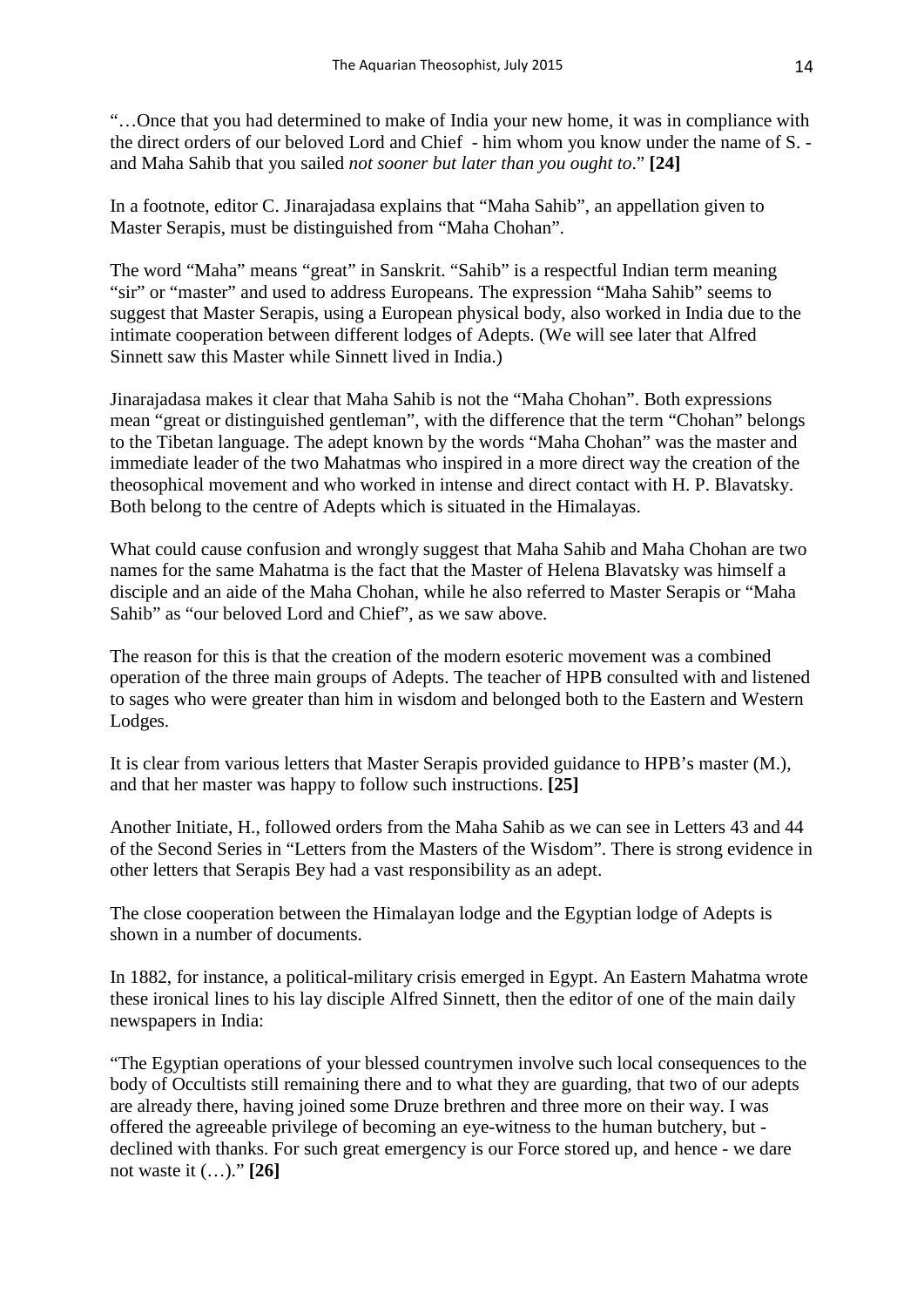In that moment, British and French military forces were brutally crushing a nationalist movement in the port-town of Egypt, **Alexandria**. As I worked in the Portuguese language edition of the Mahatma Letters, I consulted the Encyclopaedia Britannica, 1967 edition, and added this in a footnote to the Letter:

"Controlled by joint forces of the United Kingdom and France, Egypt had shown signs of a strong nationalistic movement since 1879. In 1882, popular leader Arabi Pasha led a revolt. In the beginning of the year Egyptian government made decisions that were independent from the colonial forces, and Arabi was made War Minister. British and French fleets were sent to Alexandria in May. In June, there was a massacre in that city, but the resistance went on. On 11 of July, the British bombed the city's forts. British expeditionary forces crushed Arabi forces on 13 of September. The Letter was sent by the Mahatma precisely in July 1882."

### **Henry More's Library**

As the researcher examines "The Mahatma Letters", he comes to know that Master Serapis Bey was seen by Alfred P. Sinnett in a dream, during sleep. An Eastern Mahatma was also present. According to the careful notes taken by Sinnett, the fact occurred in the night of 19 October 1880.**[27]**

Two among the many indications of a close cooperation between the Greek-Egyptian and Himalayan lodges of Adepts must be still mentioned:

\* HPB was mysteriously helped in writing down long parts of her masterpiece "**Isis Unveiled**" by Henry More, the neoplatonist who died in 1687. Two hundred years later, in the last quarter of the 19th century, More was firmly established and working in his vast library, in his kama-loka, the first phase of the afterlife.**[28]** Neoplatonism and neopythagoreanism are under the influence of the Observatory of Luxor or Egyptian-Greek Lodge. The cooperation between Henry More and HPB is described in the first volume of Henry Olcott's Diary.**[29]**

\* In Letter LXXXV of "**The Mahatma Letters**", which was written by order of the Maha Chohan **[30]**, there is an emphatic defence of Hermetic philosophy, a school of thought which comes from ancient Egypt and has much in common with neopythagoreanism and neoplatonism. In the letter, the Mahatma tries to preserve in the London lodge of the theosophical movement an equilibrium between two groups of students. On one side were those who preferred the Eastern teachings transmitted by the Mahatmas of the Himalayas. Their leader was Alfred Sinnett, who at the time was living once more in London. On the other side were the students who preferred the Western teachings and were, technically, under the influence of the Observatory of Luxor. Their main leader was Anna Kingsford. Although she had not a direct and authentic contact with the Egyptian Lodge (in fact, she had imaginary contacts), Ms. Kingsford placed herself in general and most sincerely in the atmosphere of the Western tradition. She also had much in common with the so-called "esoteric Christianism", whose roots are neoplatonist.

Students can see in the Letter LXXXV an exaltation of the principle of unity in diversity and a statement of great value regarding what one could call "spiritual democracy". By reading that letter we also come to appreciate and understand the profound harmony existing between Eastern and Western Adepts.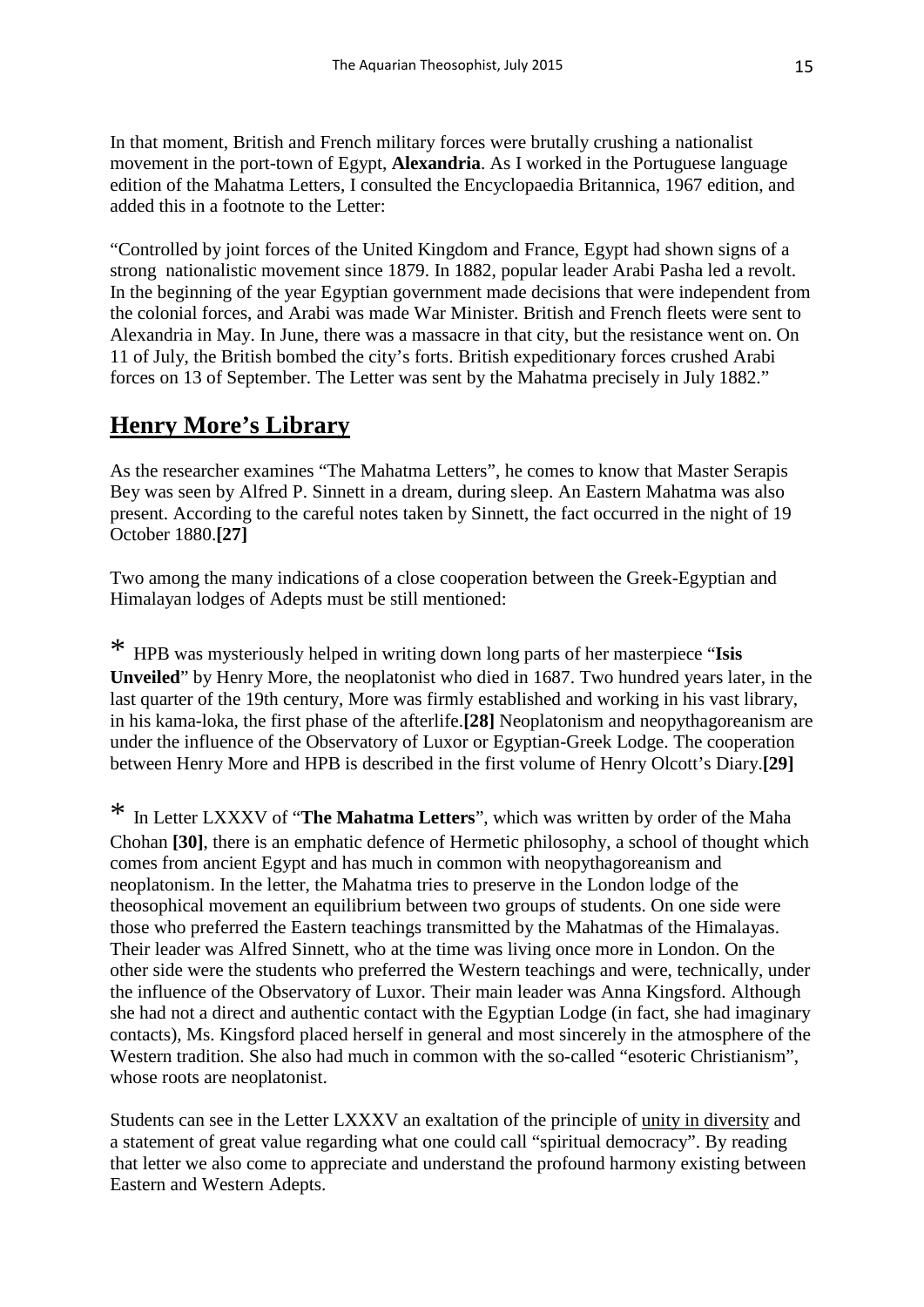### **External Contact Lasted for a Few Years**

The ostensive contact between Masters and the esoteric movement did not last long. During the 1880s, when the contacts were still frequent, an Eastern Mahatma said this to Helena Blavatsky, and she wrote the words down in a memorandum which is now included in "Letters from the Masters of the Wisdom":

"…The Society has liberated itself from our grasp and influence and we have let it go - we make no unwilling slaves. He [Olcott] says he has saved it? He saved its body, but he allowed through sheer fear, to its soul to escape, and it is now a soulless corpse, a machine run so far well enough, but which will fall to pieces when he is gone." **[31]**

Indeed, since the deaths of H. P. Blavatsky (in 1891) and of Henry Olcott (in 1907) the Theosophical Society underwent various schisms, as the focus of the original proposal was left aside, so that the new leaders could more easily adopt fake, ritualistic and authoritarian views of the spiritual path.

In the 21st century, the theosophical movement has a diversity of associations and is still living its struggle between truth and illusion. The United Lodge of Theosophists is the only school of thought which is internationally organized around the clear goal of working according the original proposal of the movement. The ULT stayed away from bureaucratic structures.

The gathering together of all students of divine wisdom in the same institution would not be necessarily desirable any longer. Institutional diversity is healthy at this point, and if historical examples are useful one should remember that in its beginning Christianity also had no centralized institutions. James Robinson, the general editor of the "Nag Hammadi Library", writes:

"Primitive Christianity was itself not a unified movement." **[32]**

Since the end of 19th century, the contact with the Masters of the Wisdom still exists and constitutes the decisive factor for the present and future of the theosophical movement. However, it is neither verbal nor visual any longer. It takes place on a plane that is essential and subtler than the world of lower senses, as has been clarified in the well-known Letter of 1900.**[33]** 

And indeed, even in the 1880s a Master wrote to a disciple:

"We rarely show any outward signs by which to be recognized or sensed." **[34]**

#### **A School of Souls, Working Across Millennia**

By examining the material available on the Western Lodge of the Brotherhood students can see that the practical cooperation among the three main groups of Adepts is in the origin of the new wave of appreciation for Western classic philosophy which we can observe nowadays.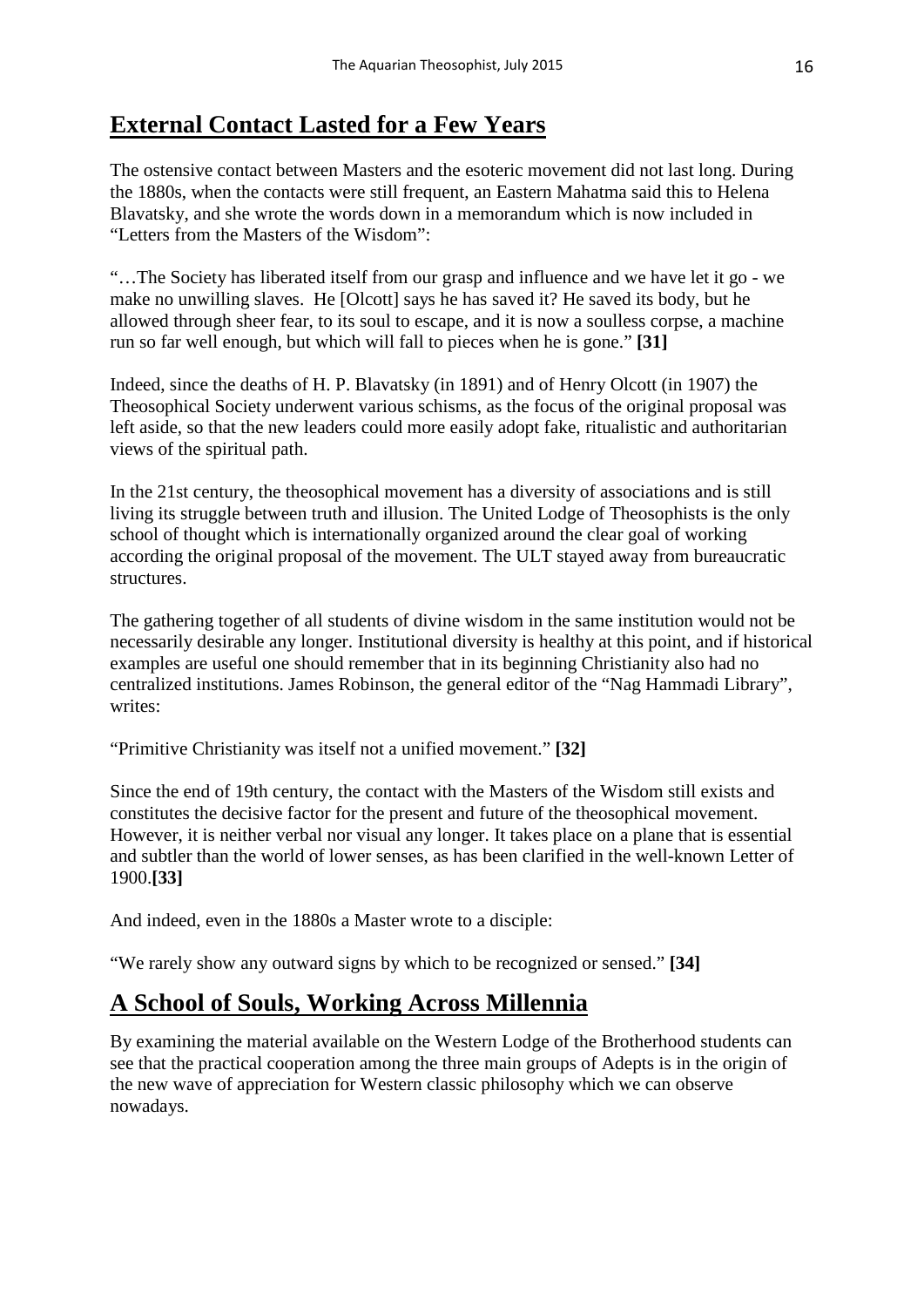The silent cooperation between different inner schools is also connected to the present reemergence of the Andean and other pre-colonial wisdom traditions in South America, Central America and North America.**[35]**

A vast number of inspiring works from the Western culture is available today online and in paper books. The idea that they are "difficult and complicated" is false. One must leave mental laziness apart and study. The ethics of ancient wisdom eliminates most problems and challenges of one's personal life. While studying the works of classical Greek and Roman philosophy, we may see in fact that a Western Spiritual School is at our disposal.

This School lives and works on an inner plane, gathering minds and hearts together since at least the Pythagorean teachings of some 2500 years ago. Hundreds of thinkers have built along many centuries a line of Buddhic light that goes across both time and cultural borders.**[36]** 

Among these numerous thinkers one finds Epicurus, the founder of the "Garden" whose ideas - as those of every pioneer - were distorted and attacked by narrow-minded people.

Epicurus is seen by HPB as a true philosopher of the occult wisdom, and the present text should be closed with one of his axioms. While examining the direct relationship between wisdom and happiness, the philosopher taught:

"It is impossible to live pleasantly without living prudently, well, and justly, nor is it possible to live prudently, well, and justly without living pleasantly. The man for whom this latter condition is impossible cannot live prudently, well, or justly; he for whom the former is impossible cannot live pleasantly." **[37]** 

It must be a pleasure, therefore, for the truth-seeker, to live a correct and virtuous life.

(CCA)

#### NOTES:

**[1]** Helena Blavatsky, in "The Secret Doctrine", Theosophy Co., Los Angeles, vol. I, p. xlv.

**[2]** "The Mahatma Letters to A.P. Sinnett", Transcribed and Compiled by A. Trevor Barker, TUP, California, Pasadena, 1992, 279 pp., Letter XXIII-B, p. 157.

**[3]** See the text "A 3,000 Years Esoteric School", by Carlos Cardoso Aveline, at our websites.

**[4]** "HPB - The Extraordinary Life and Influence of Helena Blavatsky, Founder of the Modern Theosophical Movement", by Sylvia Cranston, G.P. Putnam's Sons, New York, 1994, 648 pp.

**[5]** See the section "Mahatmas, Disciples and the Search for Discipleship", in [www.TheosophyOnline.com.](http://www.theosophyonline.com/)

**[6]** Arhat: The Buddhist term for "Initiate".

[7] Rishi: Ancient Hindu term corresponding to "Initiate" or "Immortal".

**[8]** "The Mahatma Letters to A.P. Sinnett", Transcribed and Compiled by A. Trevor Barker, TUP, California, Pasadena, 1992, 279 pp., Letter LXXXV, p. 399.

**[9]** "Letters from the Masters of the Wisdom", transcribed by C. Jinarajadasa, TPH, India, 1973.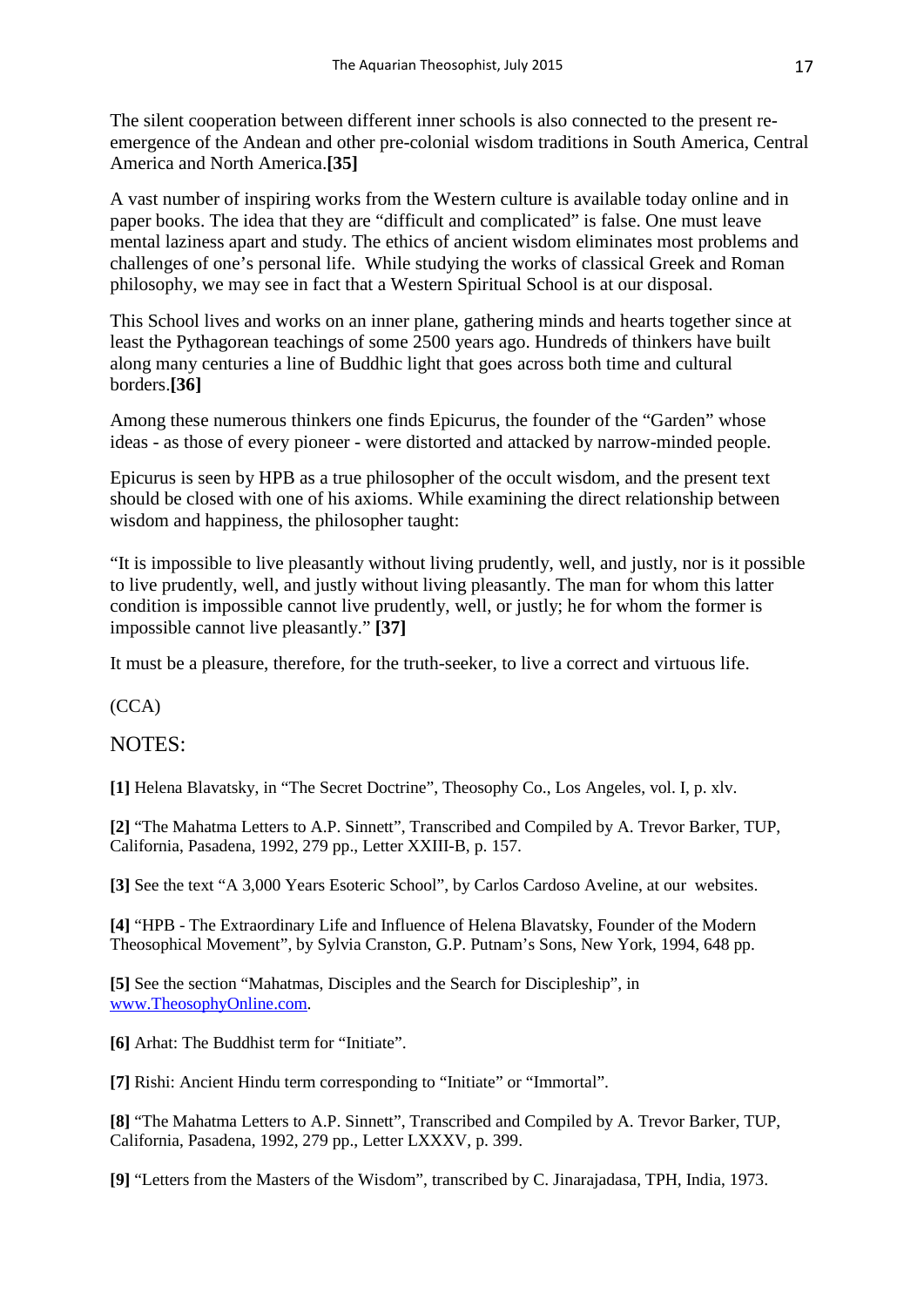**[10]** The complete names used by the adepts in the 19th century are mentioned in the two printed volumes of "Letters from the Masters of the Wisdom".

**[11]** Brother, *id est*, an Initiate or Mahatma. The fact that this Master is Greek shows the cultural proximity between Egypt and Greece. During many centuries, Egypt entirely belonged to the Greek cultural world, hence the neopythagoreanism and neoplatonism of Alexandria, with Ammonius Saccas, Plotinus and Porphyry, among others.

**[12]** Old Lady, *id est*, H.P. Blavatsky.

**[13]** In the 19th century, from the cultural point of view, "Europe" was practically a synonym to "West".

**[14]** "The Mahatma Letters to A. P. Sinnett", TUP edition, Letter XLVII, p. 271.

**[15]** In fact, the "king and judge" of the afterlife is the higher self or immortal soul of each individual. This "judge" makes decisions on the base of the Law, which is the Law of Karma. Each individual receives in the afterlife the harvest of what he planted in life. The idea of "resurrection" means the "reincarnation" of the same monad.

**[16]** "A Conturbada História das Bibliotecas", Matthew Battles, Editora Planeta, SP, 2003, 239 pp., see p. 29.

**[17]** "A Conturbada História das Bibliotecas", Matthew Battles, p. 36.

**[18]** "The Key to Theosophy", various editions, Chapter 1. In the Theosophy Co. edition, pp. 1-3.

**[19]** "The Letters of H.P. Blavatsky to A. P. Sinnett", TUP, Pasadena, Appendix III, p. 389. In the Chronological Edition of the Mahatma Letters, see p. 519.

**[20]** Ain-Soph: in the Kabalah tradition, the Absolute, unmanifested Spirit.

**[21]** "Letters from the Masters of the Wisdom", TPH, second series, pp. 40-42.

**[22]** "Letters from the Masters of the Wisdom", Second Series, transcribed by C. Jinarajadasa, Theosophical Publishing House, Adyar, Madras-Chennai, India, 1973, Letter 23, pp. 47-49.

**[23]** See "HPB Collected Writings", TPH, volume XII, pp. 502-503 - especially the first lines on p. 503.

**[24]** "Letters from the Masters of the Wisdom", Second Series, Letter 27, p. 68.

**[25]** "Letters from the Masters of the Wisdom", second series, TPH, 1973, India. See Letter 31 (pp. 73-74), Letter 36 (pp. 77-78), and Letter 45 (p. 86).

**[26]** "The Mahatma Letters to A. P. Sinnett", TUP edition, Letter XVI, p. 116.

**[27]** "The Mahatma Letters", Chronological Edition, TPH-Philippines, 1993, 600 pp., Letter 3-A, p. 10. The chronological edition provides the context of each letter.

**[28]** Kama-loka normally lasts from a few months to a few years. This is therefore a remarkable exception to the rule. Certainly the kama-loka of such a philosopher contains elements of the Devachan, the blessed and lasting phase of afterlife, combined with a personal attachment to his library.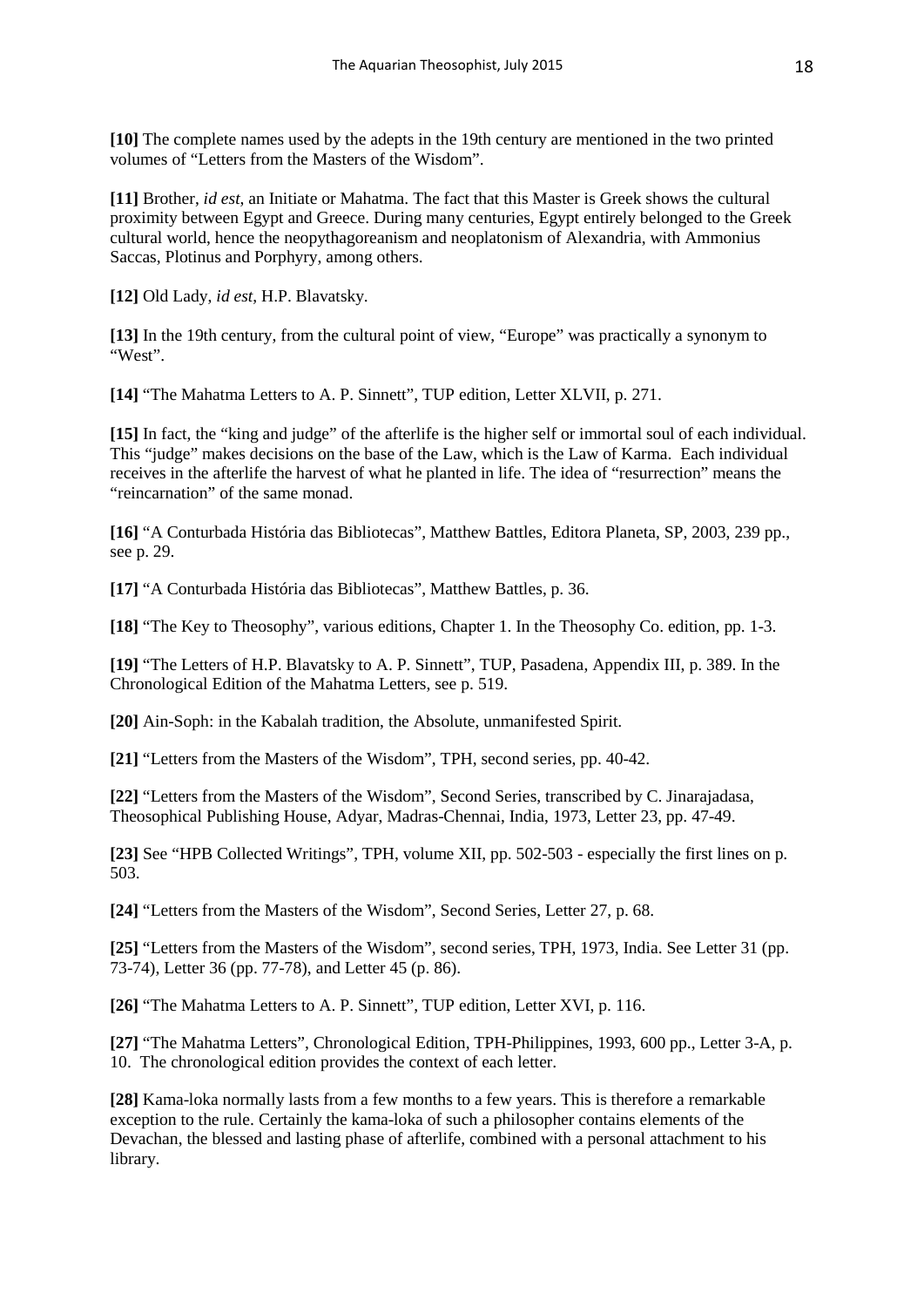**[29]** "Old Diary Leaves", H. S. Olcott, volume one, TPH, India, 1974, see pp. 237-243. On Henry More and his kama-loka cooperation with HPB, there are two articles in the magazine "The Theosophist". In the September 1972 edition, an article by Alex Horne. In the October 1973 edition, an article signed with the initials "D.J.B.".

**[30]** In the TUP edition, Letter LXXXV, pp. 398-402. For the context of the Letter, see Letter 120 in the Chronological Edition (pp. 409-413).

**[31]** "Letters from the Masters of the Wisdom", first series, TPH, 1973, India. See Letter 47, p. 101.

**[32]** "The Nag Hammadi Library", Revised Edition, org. James M. Robinson, HarperSanFrancisco, EUA, p. 06.

**[33]** See the articles "On Contacts With Masters" and "The Process of Occult Osmosis", both by Carlos Cardoso Aveline. They are available in our associated websites.

**[34]** "Letters from the Masters of the Wisdom", first series, TPH, 1973, India. See Letter number II to Laura C. Holloway, p. 149.

**[35]** See in our websites the article "The Ancient Theosophy in the Andes".

**[36]** Read the text "A 3,000 Years Esoteric School" (mentioned in a note above and available in our websites).

**[37]** "The Essential Epicurus", Letters, Principal Doctrines, Vatican Sayings, and Fragments. Translated by Eugene O'Connor, Prometheus Books, New York, 1993, 101 pp., see p. 70, Aphorism V in "Principal Doctrines".

000

The above article is a translation from the Portuguese language text "O Observatório de Luxor", by Carlos Cardoso Aveline. See the section "Western Philosophy and Modern Theosophy", in [www.TheosophyOnline.com.](http://www.theosophyonline.com/)

0000

## **Truth Is Found by Layers**

Life is not suddenly understood.

In some special occasions one may obtain great insights and undergo experiences that change one's way of looking at the world and at oneself. However, the discovery of truth takes place step by step, slowly, and by layers.

At each phase, our vision changes and we ourselves change. Every layer of reality has its own sort of landscape. If we would get attached to the world vision we have today, we could not proceed the journey along the uphill road, because the very act of walking constantly widens our horizon and changes the landscape.

To each new layer of truth-perception, new forms of detachment, devotion and personal integrity are needed. Common sense is of the essence at higher altitudes. The more we climb, the more we need a sense of equilibrium and the ability to place our feet with firmness on the soil of reality.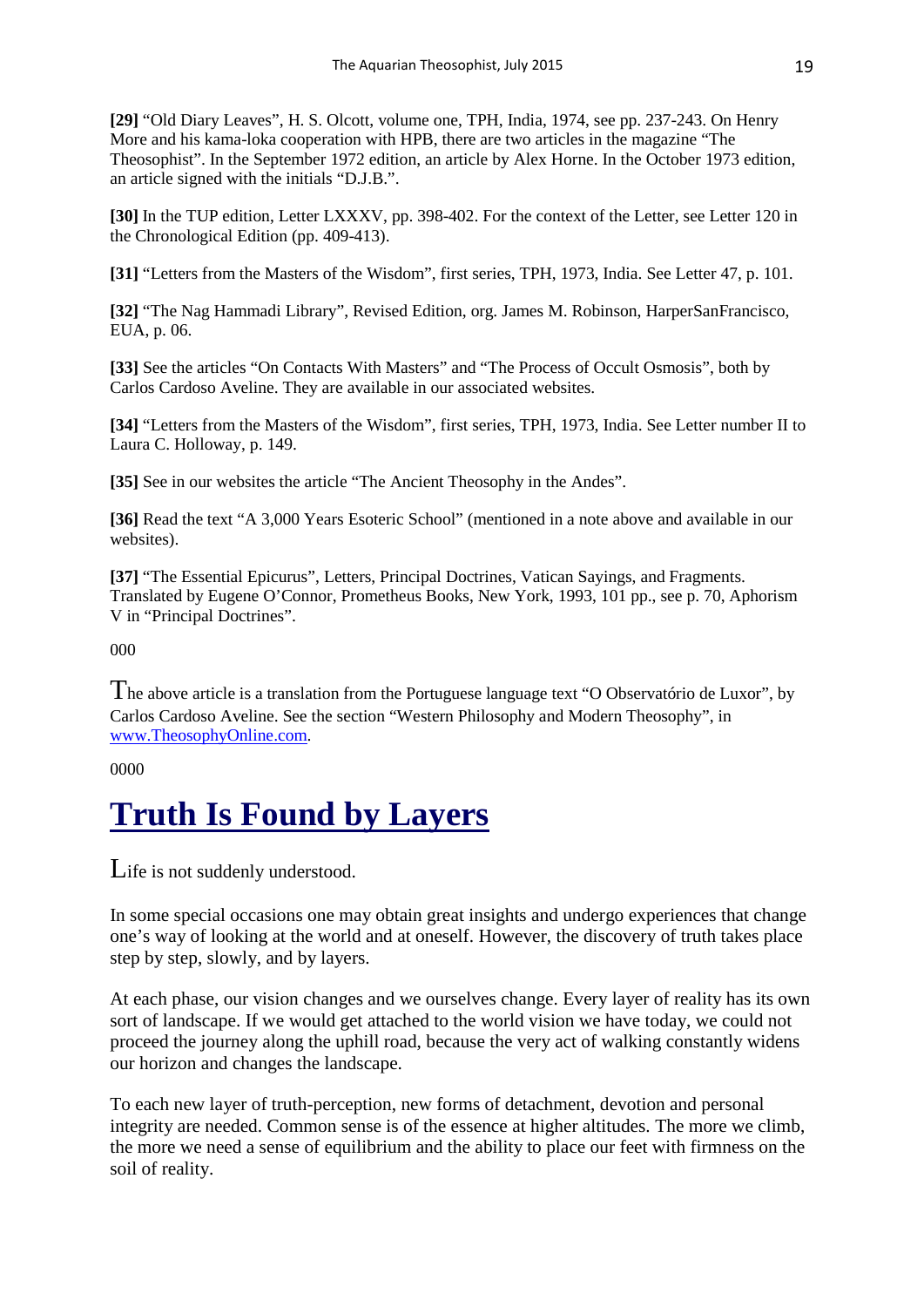## **Thoughts Along the Road Observing the Sacredness of Daily Life**



 $\ast$  Self-control is the natural result of self-knowledge.

\* It is correct to take some time each day and leave aside every waste of energy, concentrating one's mind and heart on the unchanging peace of pure Law.

\* Human potentialities are externally modest, innerly unlimited. A sense of courage allows one to try his best: humility and realism stimulate an unconditional harmony.

\* Discernment expands as the student has a clear and noble goal and learns to learn from his own mistakes.

\* No energy is lost as long as one's heart is present in what one does. However, it is always possible to improve the way we use time.

\* Individual austerity leads to happiness. If life seems to you to be "too uncomfortable", examine the possibility that you have been unduly indulgent with yourself.

\* "Ask, and it shall be given you; seek, and you shall find" (Matthew, 7:7). No doubt. However, one must learn to be careful in choosing what one will seek.

\* In order to understand the parts, one must see the whole. If we want to better use the time available today, we must have a notion of eternal time.

\* When the will is clean, learning takes place. Purity of intention gradually reduces spiritual ignorance.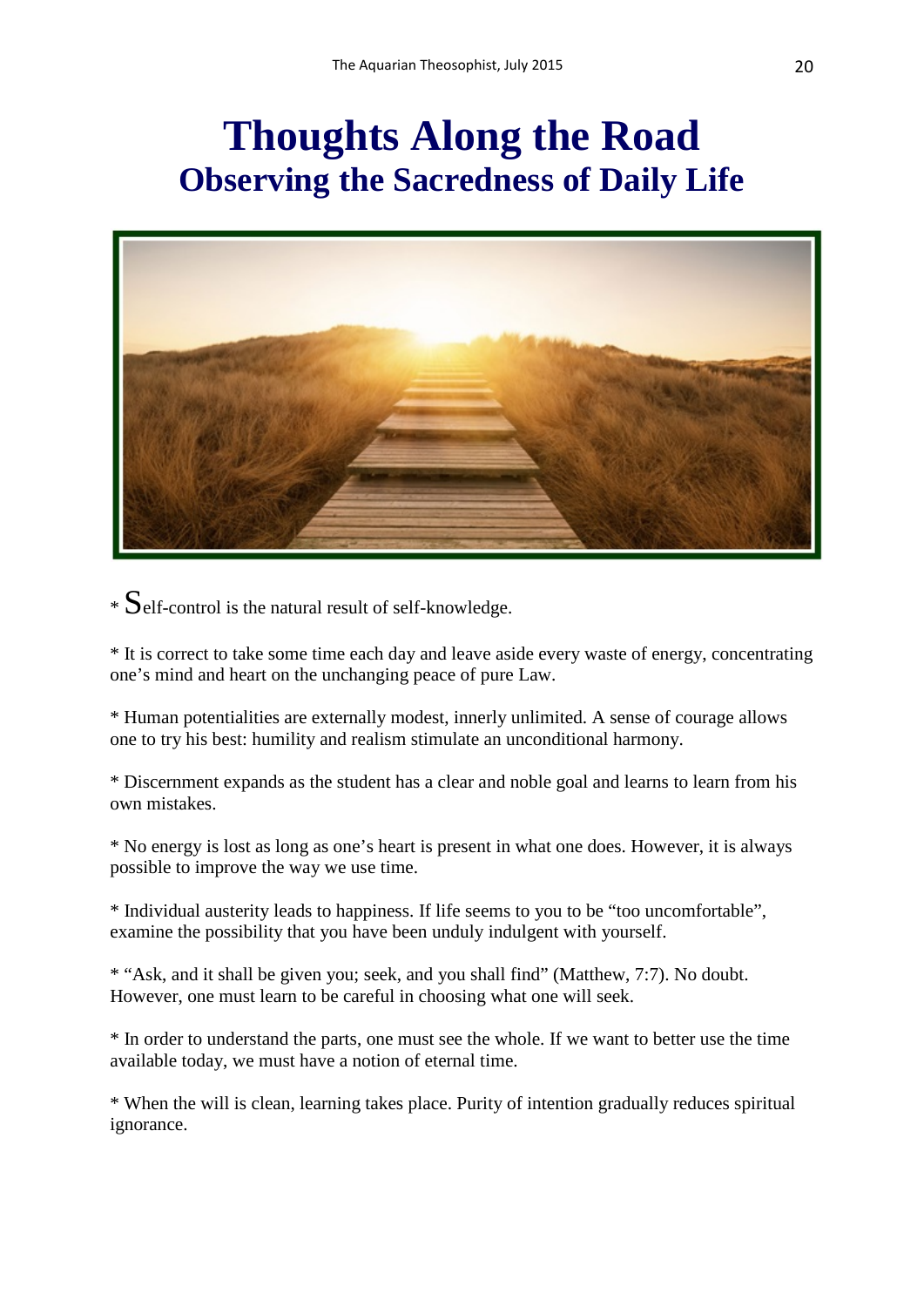\* Moderation is an element in attaining a victory that lasts. Exaggeration tends to destroy harmony. A knowledge of the appropriate limits increases efficiency.

\* Universal compassion is an unlimited balm. The healing power of selflessness is transcendent and derives its strength from the fact that generous help is the first-hand experience of unity in diversity.

\* The spiritual path demands that we understand the classical lesson from Epictetus and have less expectations regarding life, less expectations regarding other people, and concentrate instead in doing that which is right and which depends on us.

\* To live in depth is to live in calm. Agitation is shallow. Truth-seekers must be able to listen to the silence. The right amount of rest is necessary for one to make an effective and enduring effort in life.

\* Classic books offer us a safe sort of time travel. In addition to that, Lucius Seneca (4 BCE - 65 CE) wrote that through books one can become friends with the wisest men of all time.

\* Love means aiming at the happiness of the other, or others, rather than our own. The feeling produces intense bliss for a simple reason: it liberates one from the narrow-walled prison of selfishness.

\* As we understand the process of reincarnation according to the original teachings of theosophy, we realize we have the eternal time at our disposal. We live indeed in Infinite Duration. Boundless time is part of us. As we expand our horizons, our daily efforts become more effective.

\* By keeping in order the small things of daily existence, we can better dedicate ourselves to the issues that really matter. As one places his heart in that which is unlimited in space or time, one reaches voluntary simplicity regarding the material dimensions of life.

\* Since outward life is largely made of challenges and obstacles, detachment as to outer circumstances is needed for the student to develop his inner affinity with bliss and happiness. However, detachment does not suppress attention: it increases attention, instead, by liberating it from distortions and distractions.

\* Envy implies the desire to steal something from another person. It also means that the envious person has a severe lack of self-confidence. Admiration and good will, on the other hand, result from a correct relation between the individual and his higher levels of consciousness.

\* Sincerity results from self-respect. Those who lie - and they often do this using beautiful excuses - have no true self-esteem.

\* A feeling of frustration regarding others invites us to examine up to what extent we are happy with ourselves.

\* We need a sense of self-esteem in order to appreciate the positive qualities of those around us, and to try to help them in their difficulties.